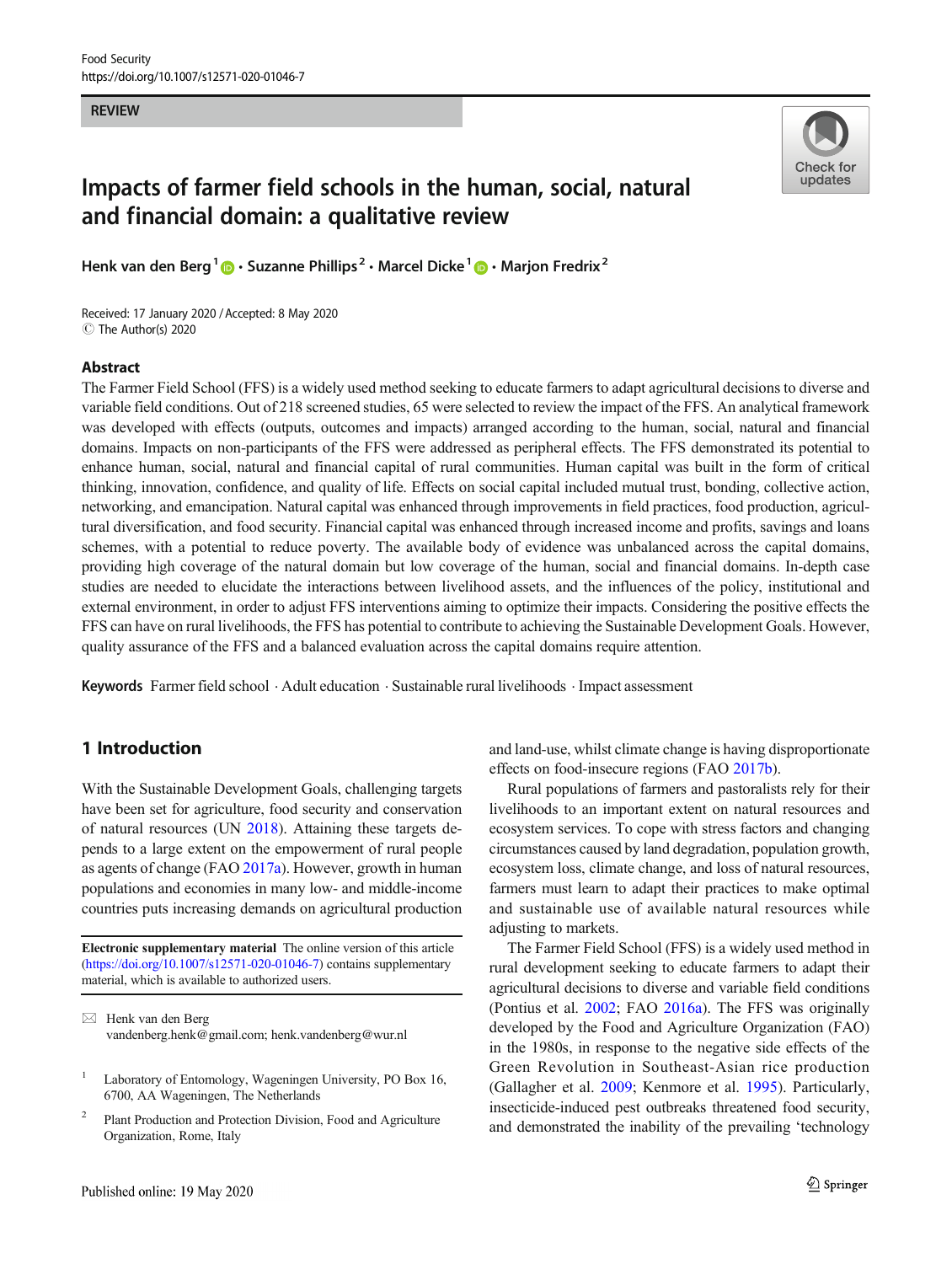transfer' strategy of agricultural extension to deal with those adverse effects. The FFS proved invaluable in implementation of integrated pest management by helping farmers make appropriate and timely decisions on crop management based on detailed field observations (Matteson [2000](#page-14-0)).

The FFS model was designed for groups of farmers who meet routinely with a trained facilitator in practical, fieldbased sessions during an entire production cycle (Pontius et al. [2002](#page-15-0)). Ecological learning, systems analysis, and field experimentation were emphasized in the curriculum to enable adaptation and innovation by farmers as individuals or groups (FAO [2016a](#page-14-0)). The FFS has been adopted for use in crops, livestock and fisheries, and spread from Asia to over 90 countries world-wide (Braun et al. [2006](#page-13-0); Waddington et al. [2014\)](#page-15-0). FAO continues to support FFS in the different regions, through expertise, networking and funding. In the meantime, a range of other organizations and agencies, which include farmer organizations, local and national governments, ngo's, and bilateral and international agencies, have adopted the FFS methods to advance the cause of rural development (FAO [2016a\)](#page-14-0). A meta-analysis of FFS impact studies published until 2012 found that, in general, there has been a significant increase in knowledge about beneficial farming practices among FFS graduates (Waddington et al. [2014](#page-15-0)). Furthermore, the FFS decreased pesticide use of participants by an average of 17% (in FFSs featuring integrated pest management), increased yields of FFS participants by an average of 13%, and increased net revenues (profits) of FFS participants by an average of 19%, relative to a comparison group; however, there was notable variation across populations and contexts (Waddington et al. [2014\)](#page-15-0). (Waddington et al. [2014](#page-15-0)).

The methodological basis of the FFS has borrowed from several educational concepts, namely the experiential learning cycle (Kolb [1984\)](#page-14-0), the learner-centred approach for adult education (Rogers [1969](#page-15-0)), and the framework for the technical, practical and emancipatory domains of learning (Habermas [1971;](#page-14-0) Pontius et al. [2002;](#page-15-0) Freire [1968](#page-14-0)). With these educational foundations of the FFS, a continued process of learning, action and empowerment by its participants was envisaged (Pontius et al. [2002\)](#page-15-0). Accordingly, the FFS can be expected to have wide-ranging effects on rural livelihoods; effects that go beyond those of linear extension services. The importance of measuring the effects of the FFS in domains other than farming knowledge and agricultural outputs has frequently been highlighted (Tripp et al. [2005;](#page-15-0) van den Berg and Jiggins [2007](#page-15-0); Braun et al. [2006;](#page-13-0) Braun and Duveskog [2008;](#page-13-0) Pontius et al. [2002\)](#page-15-0). In this respect, the sustainable livelihoods approach provides a useful framework by defining livelihood assets in several domains.

The objective of this qualitative study is to review the available evidence on FFS effects across the human, social, natural and financial capital domains of the sustainable livelihoods approach (Scoones [1998](#page-15-0)), in order to inform operational programmes about the types and pathways of effects that can practicably be expected. Foreknowledge about these effects could help current and future FFS programmes to improve their interventions and evaluations. It was not the purpose of this paper to provide a meta-analysis. This review was part of a process to develop a new framework and guidance for evaluation of the FFS (FAO [2019](#page-14-0)).

# 2 Methods

# 2.1 Selection criteria and search method

A literature search was delimited to studies published from 2005 to 2017; this period succeeded the period of the previous review commissioned by FAO (Van den Berg [2004](#page-15-0)); this was also the period during which the highest number of FFS impact studies have been published.

The search method consisted of a Scopus search over the period 2005–2017 for the phrase 'farmer field school' in the title, abstract or keywords of publications (TITLE-ABS-KEY 'farmer field school'), yielding 218 hits on 16 March 2018. Studies that used another name for the FFS, for example, 'pastoralist field school', were not included. Step-wise screening of these hits yielded 122 hits based on title, 87 based on abstract, and 45 based on content. Supplementary studies were located through FAO's Knowledge Repository Archive of the Global Farmer Field School Platform ([http://www.fao.org/](http://creativecommons.org/licenses/by/4.0/) [farmer-field-schools/knowledge-repository/en/\)](http://creativecommons.org/licenses/by/4.0/), with search term 'impact', through cross references, and through direct requests for documented studies from FAO's network of FFS projects and programmes; these studies were submitted to the same screening procedure.

Selection criteria were that a study must have adequately described methods, and provide convincing results on outputs, outcomes or impacts (collectively called 'effects'), or a lack thereof, in the human, social, natural and financial domains. Outputs are defined as the immediate results associated with the intervention, which in case of the FFS are the knowledge and skills gained. Outcomes are the short term (outcomes-1) or medium term (outcomes-2) consequences of the outputs in terms of changes in behaviour and actions that result from the use of the outputs. Impacts are the long-term consequences of the outcomes.

Care was taken not to judge studies based on the size of effects (e.g. no impact versus large impact), in order to reduce bias, and to consider a broad range of impact types. Studies reporting quantitative data (e.g. on agricultural practices or crop yield) were selected only when measures were in place to deal with selection bias of FFS participants vis-à-vis the control group (e.g. through difference-in-differences analysis, propensity score matching, or multivariate analysis), or, if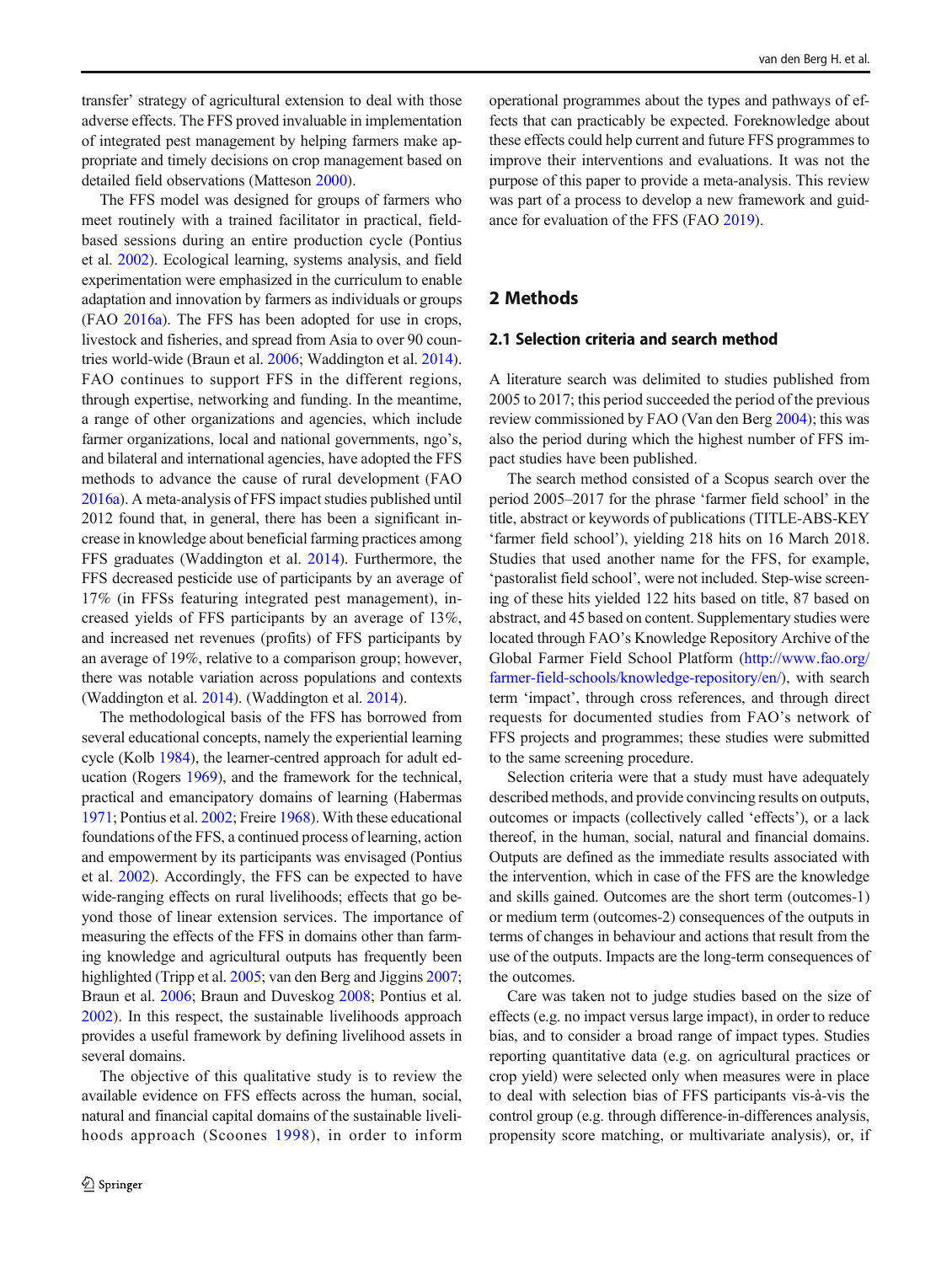quantitative data were supplemented by qualitative data to provide triangulation of results.

It proved difficult to obtain sufficient information about the quality of the FFS intervention, for example, to differentiate between genuine FFSs and those that did not use the educational principles of the FFS. Consequently, the selection of studies was not based on the quality of the intervention, or on the adherence to the core FFS principles (FAO [2016a](#page-14-0)). The available documentation suggested that eight out of 65 studies were leaning towards lecture- and demonstration-type interventions as opposed to the genuine FFS. The duration and intensity of the FFS varied according to the crop cycle, from weekly sessions during a threemonth rice crop season, to monthly meetings over a twelvemonth period in tea. Moreover, there were six studies in which interventions such as input credit, savings & loans support, and farmer business schools were offered in addition to the core intervention of the FFS.

Altogether, 65 studies were selected as the sample for this review, each of which is summarized in the online Supplementary Material. By region, 29 studies were from sub-Saharan Africa, 29 from Asia, 7 from Latin America, and none from the Middle East or Europe.

# 2.2 Analytical framework

For the purpose of the review, an analytical framework was developed with outputs, outcomes and impacts of the FFS. These effects were arranged in four quadrants according to four capitals (human, social, natural and financial) as proposed in the original framework for sustainable rural livelihoods (Scoones [1998\)](#page-15-0). Later modifications of the sustainable livelihoods approach identified a fifth capital, the physical capital (DfID [1999\)](#page-13-0). However, in the case of the FFS, the effects on physical capital can be adequately accommodated as 'assets' under the financial capital (Pontius et al. [2002](#page-15-0)). The analytical framework for this review is presented in Fig. [1](#page-3-0), which has been based on previous versions (FAO [2016a](#page-14-0); Van den Berg [2004\)](#page-15-0).

Intersecting the four quadrants are concentric circles that represent the causal chain of outputs, outcomes, and impacts, according to the available information in the selected studies. The causal chain is indicated in each of the four capitals, which is useful for planning evaluations. However, the division into four capitals also has its limitations because, in practice, the causal pathways may be more complex due to the interplay between the different domains. For example, improved farming practices are contingent upon skills in the natural domain, but may also be influenced by confidence in the human domain, collective action in the social domain and profits in the financial domain. Consequently, it is important to collect and evaluate results in all capital domains. Most of the 65 individual studies presented results in only one or a few of the four capitals, and presented only parts of the causal chain.

# 3 Results

The majority of studies reported positive effects of the FFS; a minority reporting neutral effects (i.e. lack of effect) (Table [1\)](#page-3-0). By capital domain, positive effects were reported in 23 out of 25 instances (92%) in the human domain; 41 out of 50 instances (82%) in the social domain; 96 out of 121 instances (79%) in the natural domains; and 14 out of 20 instances (70%) in the financial domain. Many studies reported more than one type of effect.

Studies rarely reported a negative effect of the FFS, which occurred for example where the FFS led to higher labour costs. Most studies reported on natural capital; fewer studies reported on social capital; and least studies reported on human capital or financial capital. Moreover, most studies concentrated on outputs and outcomes, with few studies addressing impacts.

# 3.1 Human capital

Human capital is the skills, knowledge, ability to labour and good health and physical capability for the successful pursuit of different livelihood strategies (Scoones [1998\)](#page-15-0). Inasmuch as being an adult-educational approach (Röling [2002\)](#page-15-0), based on educational concepts (Kolb [1984](#page-14-0); Freire [1968\)](#page-14-0), the FFS is expected to build up human capital. In theory, this set of concepts contributes to human capital, over and beyond an increase in knowledge only(Waddington et al. [2014](#page-15-0)). These educational concepts were intended to foster critical thinking, leading to experimentation, innovation, improved decisionmaking and exploration which, in turn, may raise people's confidence and motivation, and result in improvements in the quality of life (Fig. [1](#page-3-0)). Remarkably, only a minority of available studies reported on the effects on human capital, beyond the effect on knowledge.

# 3.1.1 Critical thinking, experimentation, innovation

In a study from Kenya, farmers reported that after graduating from the FFS they started questioning previous assumptions or cultural beliefs, and reflected critically on the results of their own observations and experimentation (Duveskog et al. [2011;](#page-14-0) Friis-Hansen and Duveskog [2012\)](#page-14-0). For example, graduated farmers placed greater reliance on their empirical field observations of crop performance than on the myth that crop failure was the result of witchcraft.

Another study from Kenya showed that farmers learned to improve field practices by making field observations, record keeping, and changing their attitude towards conserving water and soil; the critical reflection skills were developed in male farmers, but less in female farmers, which was attributed to women's heavy workloads (Najjar [2008](#page-14-0)). In another part of Kenya, FFS alumni groups reported a varying degree of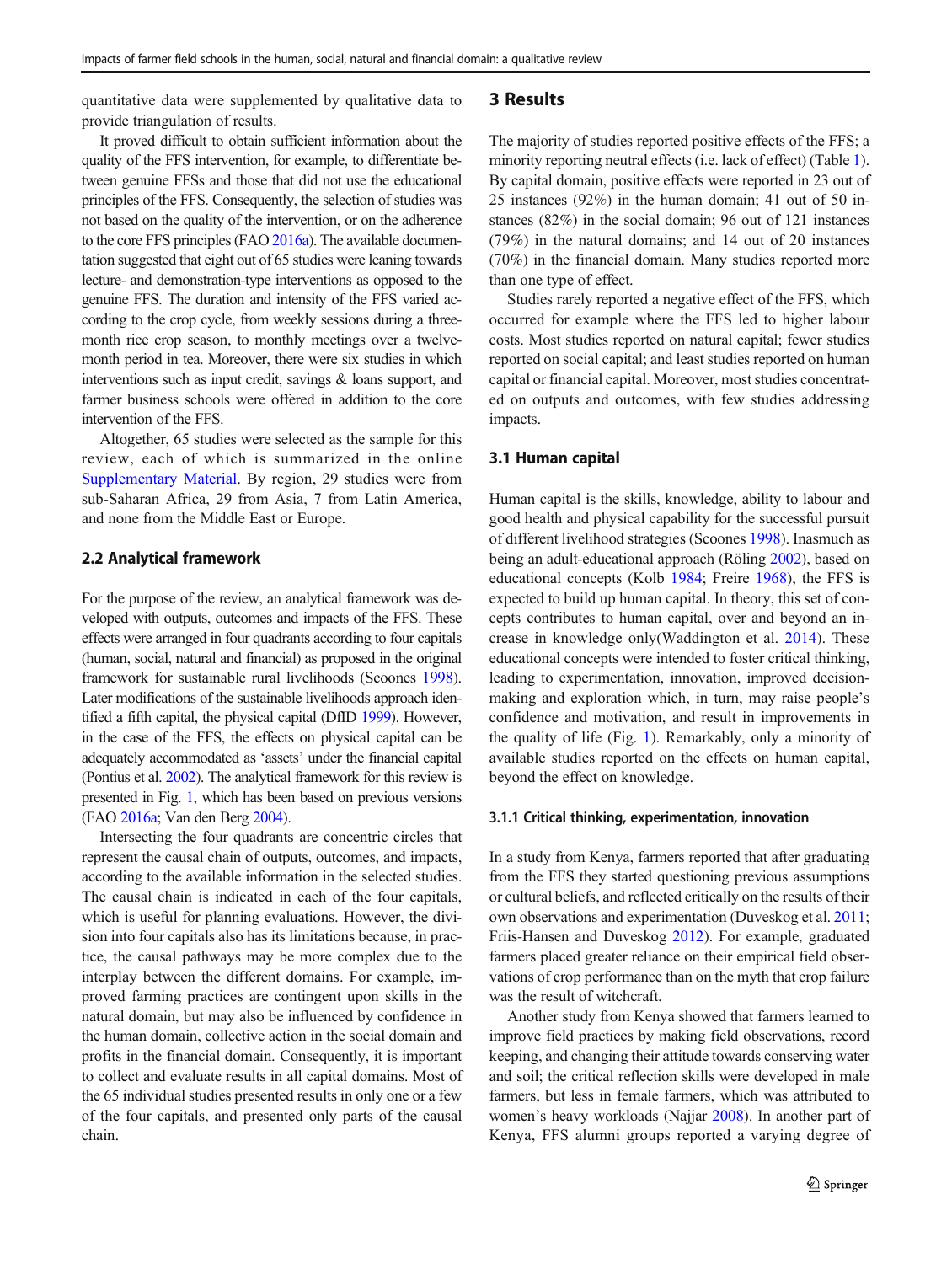<span id="page-3-0"></span>Fig. 1 Analytical framework of the FFS, showing the generic skills, outputs, outcomes and impacts arranged in quadrants according to the human, social, natural and financial capitals of the sustainable livelihoods framework. The arrows between the four capital domains signify the interplay of effects that can take place between the domains, as explained in the text



Table 1 Number of studies reporting positive, neutral or negative effects according to each identified effect type

|           |                                             |                 | Number of studies  |                   |                    |                |  |
|-----------|---------------------------------------------|-----------------|--------------------|-------------------|--------------------|----------------|--|
| Domain    | Effect type                                 | Effect<br>level | Positive<br>effect | Neutral<br>effect | Negative<br>effect | Total          |  |
| Human     | Critical thinking                           | Output          | 3                  | $\Omega$          | $\theta$           | 3              |  |
|           | Experimentation, innovation                 | Outcome-1       | 6                  | $\Omega$          | $\Omega$           | 6              |  |
|           | Confidence, mindset                         | Outcome-2       | 6                  | 0                 | 0                  | 6              |  |
|           | Quality of life                             | Impact          | 8                  | $\overline{c}$    | 0                  | 10             |  |
| Social    | Social skills                               | Output          | 7                  | $\Omega$          | $\Omega$           | 7              |  |
|           | Trust, bonding, linkages                    | Outcome-1       | 8                  | $\Omega$          | $\Omega$           | 8              |  |
|           | Collective action, networking,<br>diffusion | Outcome-2       | 17                 | 7                 | $\Omega$           | 24             |  |
|           | Emancipation, group<br>empowerment          | Impact          | 6                  | 2                 | $\theta$           | 8              |  |
|           | Access to services, markets                 | Impact          | 3                  | $\theta$          | $\Omega$           | 3              |  |
| Natural   | Knowledge of ecosystem<br>management        | Output          | 25                 | $\Omega$          | $\Omega$           | 25             |  |
|           | Practices of ecosystem<br>management        | Outcome-1       | 32                 | 6                 | $\Omega$           | 38             |  |
|           | Food production                             | Outcome-2       | 22                 | 10                | $\Omega$           | 32             |  |
|           | Diversification                             | Outcome-2       | 3                  | 1                 | $\theta$           | $\overline{4}$ |  |
|           | Conservation                                | Outcome-2       | 11                 | 7                 | 1                  | 19             |  |
|           | Food security, resilience                   | Impact          | 3                  | $\Omega$          | $\Omega$           | 3              |  |
| Financial | Financial knowledge                         | Output          | $\Omega$           | $\Omega$          | $\Omega$           | $\Omega$       |  |
|           | Income, costs, profit,<br>marketing         | Outcome-1       | 12                 | 3                 | 1                  | 16             |  |
|           | Savings, loans, assets                      | Outcome-2       | $\theta$           | 1                 | $\theta$           | 1              |  |
|           | Financial security                          | Impact          | $\theta$           | $\Omega$          | 0                  | $\Omega$       |  |
|           | Poverty reduction                           | Impact          | $\overline{2}$     | 1                 | $\Omega$           | 3              |  |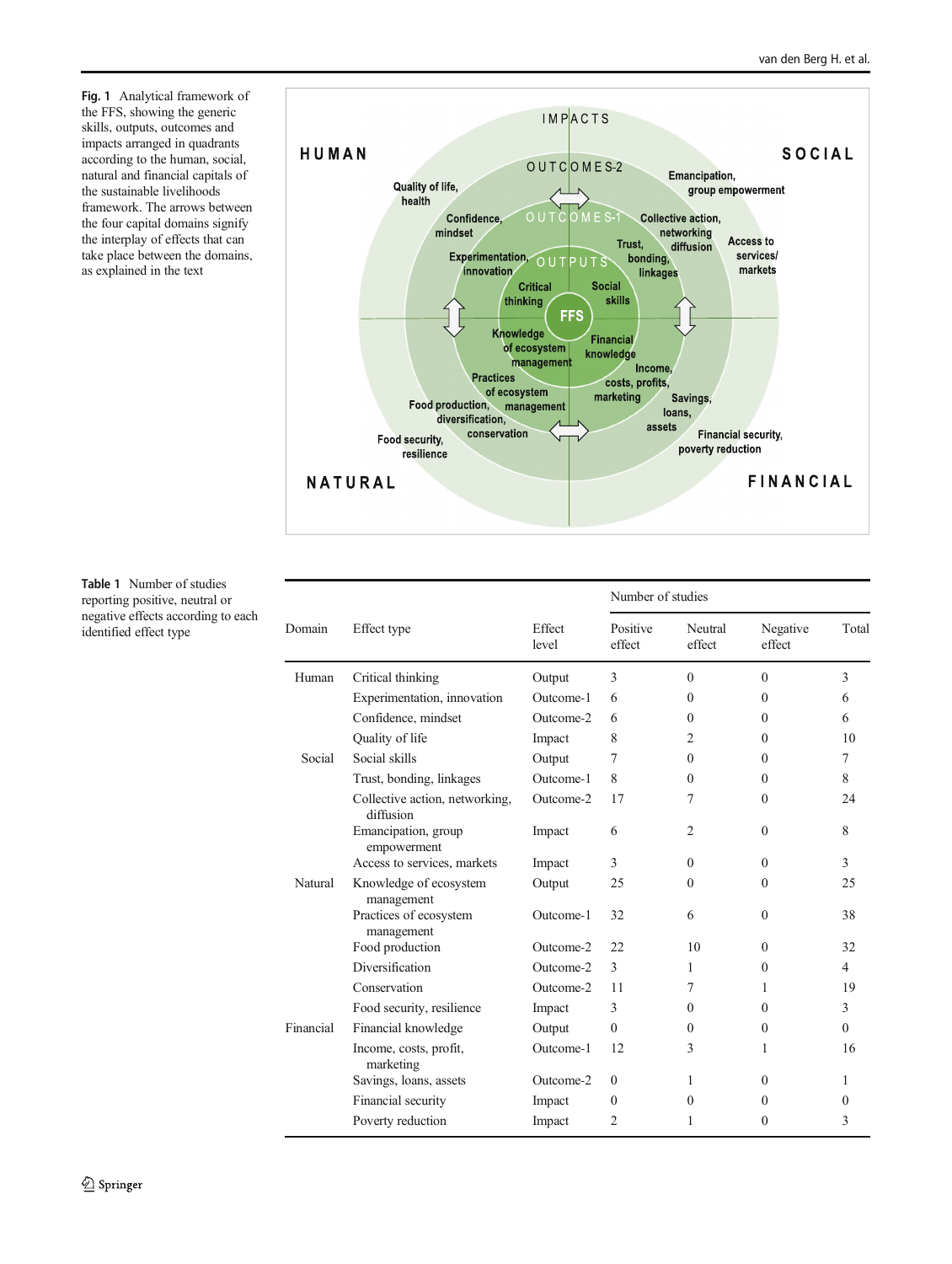experimentation and innovation taking place among alumni groups in their own fields, for example farmers picked up how to design comparative field plots on crop varieties or mono-versus mixed cropping (Machacha [2008\)](#page-14-0). FFS training activities in smallholder tea farming contributed to graduated farmers conducting field experiments in tea and in other commodities (Waarts et al. [2012](#page-15-0)). Compared to the baseline situation, the number of experimenting farmers and the variety of experiments increased in the years after training; moreover, the percentage of farmers who experimented more than doubled for FFS alumni but decreased in the control group (Waarts et al. [2012](#page-15-0)). In a study in Nepal, farmers stated that the FFS helped them to explore and discover new economic and educational opportunities (Westendorp [2012\)](#page-15-0).

## 3.1.2 Confidence, mindset

In-depth interviews and direct observations in Kenya suggested that the FFS helped farmers to gain confidence in their farming activities; they became more motivated and proactive in their planning due to the FFS. Before the FFS, people's mindset was reportedly more passive, people had lower self-esteem and confidence, a sense of fatalism and a strong attachment to traditional beliefs, practices and taboos (Duveskog et al. [2011;](#page-14-0) Friis-Hansen et al. [2012](#page-14-0)). In the Kenyan example, FFS alumni described a change in mindset, essentially transforming from a passive and fatalistic attitude into one of confidence, critical thinking, and aspirations. The respondents related these positive attributes to a greater sense of work ethic and initiative taking. These respondents also reported more optimism, happiness and pride as consequences of their participation in the FFS (Duveskog et al. [2011\)](#page-14-0).

In another study from Kenya, every person interviewed mentioned how he or she had gained more confidence since the FFS, demonstrated through interactions with neighbouring farmers and public speaking in front of a group (Machacha [2008\)](#page-14-0). Likewise, an evaluation conducted in Bangladesh indicated that the FFS raised participants' confidence, in particular among women by increasing their role in household-level decision making (DANIDA [2011\)](#page-13-0).

#### 3.1.3 Quality of life

The quality of life is generally defined as the standard of health, comfort, and happiness experienced by an individual or group, but this standard is dependent on culture and society. Questionnaire data gathered among Kenyan tea farmers before and after the FFS indicated a significant increase in how satisfied respondents were about family health, family welfare, and in the possibility to send children to school (Waarts et al. [2012\)](#page-15-0), suggesting an improvement in the overall quality of life. In interview data from another study in Kenya, respondents reported an improved outlook on life as a result of participating in the FFS, manifested in a greater sense of optimism and happiness about farming (Duveskog et al. [2011\)](#page-14-0).

With respect to human health, the FFS has potential to improve health, for example, by reducing pesticide poisoning incidences, by improving family nutrition and by addressing pertinent health issues, wherever such topics are included in the FFS curriculum. A number of studies on the FFS on IPM demonstrated substantial but variable reductions in pesticide poisoning cases, or poisoning signs and symptoms. These reductions were associated with a reduction in pesticide applications, the selection of less toxic products or the use of improved methods of personal protection (Chhay [2017](#page-13-0); Cole et al. [2007;](#page-13-0) Morales-Abubakar et al. [2013;](#page-14-0) FAO [2016b;](#page-14-0) Mancini et al. [2009;](#page-14-0) Jørs et al. [2014\)](#page-14-0), but some studies found no effect of the FFS on pesticide applications (see 3.3). There was also a positive effect of the FFS on the diversity of food and nutrition at household level (DANIDA [2011;](#page-13-0) Weinhardt et al. [2016](#page-15-0); Doocy et al. [2017](#page-13-0); Kuria [2014\)](#page-14-0).

# 3.2 Social capital

Social capital is the social resources (e.g. networks, social claims, social relations, associations) upon which people draw when pursuing different livelihood strategies requiring coordinated actions (Scoones [1998](#page-15-0); Pretty and Ward [2001](#page-15-0); Coleman [1988\)](#page-13-0). Social capital gives the community members additional meaning, power and opportunities as compared to the situation where individuals do not interact. The FFS model purposely adopted a group approach to stimulate farmers supporting each other, gain a voice, provide peer support, and strengthen their associations (Pontius et al. [2002](#page-15-0)). In theory, the social skills created through the FFS could nurture trust, bonding and linkages, which could lead to collective action, networks and farmer associations, and contribute to emancipation, group empowerment, and improved access to services and markets (Fig. [1\)](#page-3-0).

#### 3.2.1 Social skills

In only few studies, FFS alumni have been interviewed about their social skills. In Kenya, farmers reported that they had experienced a reduced shyness after the FFS, with better ability to express themselves (Duveskog et al. [2011](#page-14-0); Najjar [2008\)](#page-14-0). In Nepal, women farmers reported that they felt empowered by the FFS through the group work, collective singing, and by their speaking in front of the group (Westendorp [2012\)](#page-15-0). In Cameroon and Ghana, questionnaire data suggested that cocoa farmers improved their social skills such as punctuality, being able to speak more confidently in public, listening to others without interrupting and respecting the opinions of others (David [2007](#page-13-0); David and Asamoah [2011](#page-13-0)). The FFS increased the ability of Kenyan tea farmers to help their neighbours and to talk in front of the group, as compared to the baseline (Waarts et al. [2012\)](#page-15-0).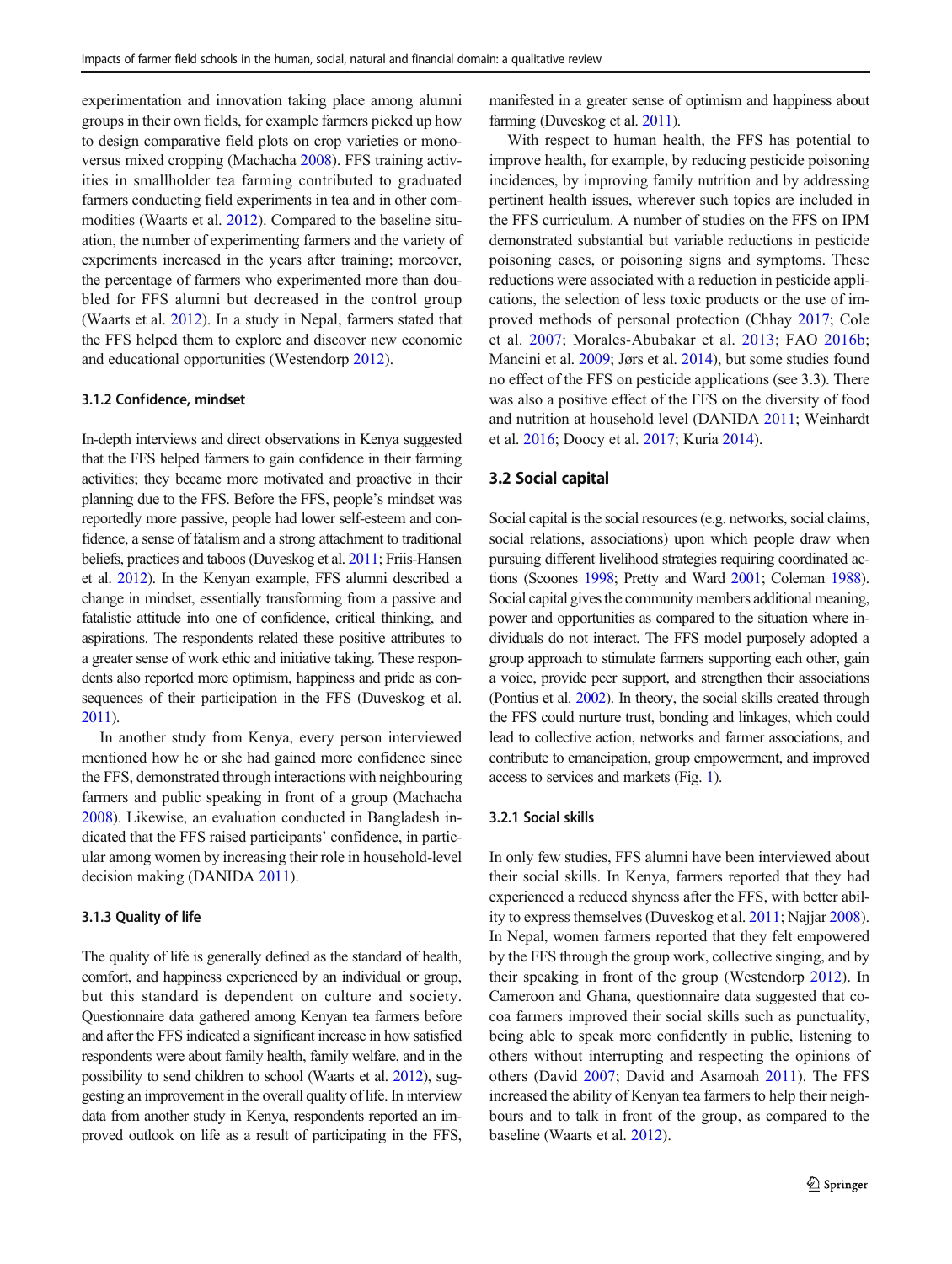#### 3.2.2 Trust, bonding, linkages

A quantitative multi-country study in Kenya, Tanzania and Uganda, using questionnaires, indicated a positive effect of the FFS on gender equity and trust (roles in decision making and leadership, lack of conflict, trust in villagers and farmer groups), and on household decision-making (related to farming, education, health, expenditure), as compared to the control group (Friis-Hansen and Duveskog [2012](#page-14-0)). However, details on the actual questions were not provided. The data were obtained approximately 5 years after completion of the FFS, suggesting a lasting impact(Friis-Hansen and Duveskog [2012](#page-14-0)).

A qualitative study in Kenya showed a large variation between groups of FFS alumni, with some groups being more cohesive and active than others. The results suggested several factors determining 'group viability'; for example, older groups were more independent than newly established groups, and groups with members living close-by were more cohesive than groups with more dispersed members (Machacha [2008\)](#page-14-0). In Cameroon, farmers who graduated from cocoa FFSs explained that the goal of the farmer group was to encourage the sharing of ideas and encourage each other to use good production methods (David [2007](#page-13-0)), indicative of an emphasis on group building.

In Nepal, women farmers felt social support and solidarity in the weekly group sessions and collective activities of the FFS (Westendorp [2012](#page-15-0)); this support and solidarity has been labelled as the 'social-capital route to empowerment' (Bartlett [2008\)](#page-13-0). The FFS reportedly created new interactions between farmers, thus breaking with strong traditions of segregation according to caste, gender, or religion (Westendorp [2012](#page-15-0)).

Among Kenyan tea farmers, 91% of FFS alumni expected that the group would continue after graduation (Waarts et al. [2012\)](#page-15-0), but after several years it was reported that half of the groups had actually continued (Waarts et al. [2016\)](#page-15-0). An evaluation study in Bangladesh concluded that half of FFS units had led to functioning farmer clubs, which is indicative of continued group meetings or group activities (DANIDA [2011\)](#page-13-0). However, focus group discussions suggested that the clubs had not contributed significantly to gender equality in leadership and decision-making, with club activities mainly decided and driven by men (DANIDA [2011\)](#page-13-0).

In conclusion, most of the available evidence suggests that the FFS generated an increased trust and bonding, in certain contexts breaking the barriers of ethnicity and gender.

#### 3.2.3 Collective action, networking

The group-approach of the FFS encourages farmers to continue and expand their activities undertaken together as a group in the period after the FFS. Unfortunately, there is a limited number of studies describing or quantifying the level of collective action resulting from the FFS. In Kenya, where

interventions focused on collective action on commercialization of agriculture, and marketing of produce, these effects were higher among FFS alumni as compared to the control group; however, similar interventions in Tanzania or Uganda did not produce these effects (Friis-Hansen and Duveskog [2012\)](#page-14-0).

FFS alumni in Western Kenya explained how the purchase of farm inputs had been a major constraint for individual farmers and that, after the FFS, they developed a cooperative arrangement for purchase of inputs for all members (Machacha [2008\)](#page-14-0). Following the FFS, interviewed groups in Uganda embarked collectively on commercial production of cash crops and on other collective income-generating activities, such as poultry production and zero grazing of livestock (Isubikalu [2007](#page-14-0)).

Another study in Kenya reported the collective use of crop rotation for pest management by alumni groups in high potential areas, or collectively planting trees along river banks to conserve soil, which was attributed to the FFS (Najjar [2008\)](#page-14-0). A study from Central and Eastern Kenya reported that commercial activities implemented jointly by FFS group members were the driving force for sustaining the group activities (de Jager [2007](#page-13-0)). In Peru, a programme on coffee FFS led to the development of a producer organization (Van Rijn et al. [2012\)](#page-15-0). Other examples of collective actions by FFS graduates are the mobilization of savings schemes (Westendorp [2012\)](#page-15-0), and groups applying for financial support for their joint field activities (Mweri [2005](#page-14-0)). Moreover, pastoral field schools in Eastern Africa reportedly contributed to peace-building between clans or tribes (Hoeggel and Mbeyale [2014\)](#page-14-0).

Several studies described how farmer networks emerged spontaneously as a result of the FFS. In Cambodia, FFS alumni formed associations and facilitator networks to provide services to local initiatives that use the FFS on IPM (Chhay [2017\)](#page-13-0). In Kenya, district-level FFS networks were described from Bungoma District (Machacha [2008\)](#page-14-0) and Taita Tavete District (Mweri [2005\)](#page-14-0), which had emerged as farmer-driven activities seeking to sustain the implementation of the FFS beyond the end of the programme (Machacha [2008](#page-14-0)).

Another study described that networks of FFS alumni had developed with their own revolving fund and loans, and conducted self-sponsored outreach FFS activities at the village level (Mweri [2005](#page-14-0)). Also, FFS networks reportedly engaged in marketing of produce, and collaborated with government programmes and researchers (Machacha [2008](#page-14-0); Mweri [2005\)](#page-14-0). In one study, a FFS network could not be sustained because it could not effectively link farmers to the market due to lack of storage rooms, infrastructure and marketing skills (Najjar [2008](#page-14-0)). Some respondents mentioned they left the network because they did not benefit from it (Najjar [2008\)](#page-14-0).

In conclusion, various examples are available of collective action and networking that emerged from the FFS. It remains unknown how common those initiatives were in the sampled programmes.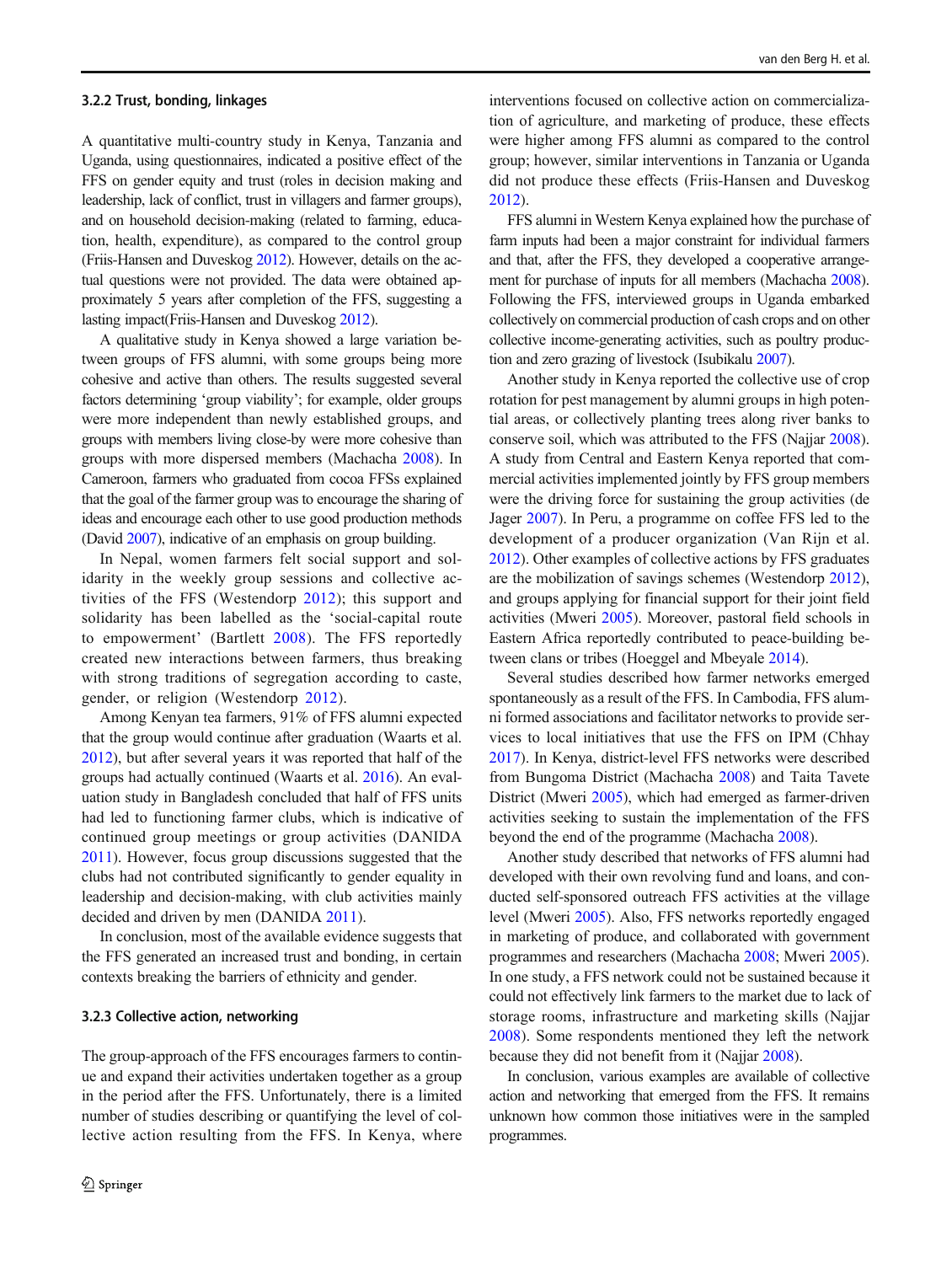#### 3.2.4 Diffusion

A topic of frequent study has been the diffusion of outcomes and impacts of the FFS to other farmers who did not participate in the FFS. Unlike the extension strategy of technology transfer, the FFS approach was not built on the concept of diffusion (FAO [2016a\)](#page-14-0). Nevertheless, a diffusion effect would potentially expand the scale of impact of the FFS. Diffusion has typically been studied by comparing the outcomes between three groups of farmers: FFS graduates, 'exposed' neighbouring farmers, and the outside control group (from non-FFS villages).

Ten studies showed a positive diffusion effect in terms of knowledge, practices or yields (e.g. (Settle et al. [2014;](#page-15-0) Witt et al. [2008](#page-16-0); Wu [2010;](#page-16-0) Jørs et al. [2016](#page-14-0)) and seven studies showed no diffusion effect (e.g. (Burger et al. [2015](#page-13-0); Guo et al. [2015](#page-14-0); Cavatassi et al. [2011;](#page-13-0) Khan et al. [2007](#page-14-0); Praneetvatakul and Waibel [2006](#page-15-0)). Some studies demonstrated diffusion of knowledge (Waarts et al. [2016](#page-15-0); Rebaudo and Dangles [2011\)](#page-15-0). In Bangladesh, there was evidence of diffusion of simple practices, such as use of a crop variety, but not for complex IPM practices (Ricker-Gilbert et al. [2008](#page-15-0)). A study on SRI indicated that a substantial proportion of non-FFS farmers within FFS villages benefited in some way from the intervention, suggesting that diffusion of this highly visible technology took place (Kabir and Uphoff [2007\)](#page-14-0).

Cotton farmers in China reduced their pesticide use and increased their yields due to the FFS, while neighbouring farmers reduced their pesticide use in the short term but, unlike for FFS graduates, this effect was not sustained (Wu [2010\)](#page-16-0). A short-term diffusion effect on pesticide use was also observed in Nepal (Regmi et al. [2014\)](#page-15-0). Conversely, in Mali, data on the purchase of pesticides for cotton production collected in a non-experimental setting suggested a strong diffusion effect in the medium term (Settle et al. [2014](#page-15-0)). A study in Bolivia demonstrated a diffusion effect on pesticide handling and self-protection that was sustained over a number of years (Jørs et al. [2016](#page-14-0)).

Spatial proximity and kinship relationships were found to be key to diffusion of information on IPM (Palis et al. [2005](#page-14-0); Palis [2006\)](#page-14-0). Moreover, diffusion may be enhanced by clustered placement of FFS units within the same areas (the socalled 'foci-model' (FAO [2016a\)](#page-14-0)), whereby FFS graduates become more common. Data from Senegal suggest that villages with a high proportion of FFS graduates had better communication networks than those with few graduates, resulting in more dissemination of information to non-FFS farmers (Witt et al. [2008;](#page-16-0) Pemsl et al. [2006\)](#page-15-0). Clustered placement of FFS units has potential to enhance diffusion effects.

## 3.2.5 Emancipation, group empowerment

Several studies reported on effects of emancipation and group empowerment. Emancipation implies the attainment of social and political rights by a group or section of society that was previously marginalized or excluded; group empowerment takes place when social groups are able to take greater control of their lives within their socio-economic and political environment. In-depth interviews from Kenya showed important gender impacts of the FFS (Friis-Hansen et al. [2012\)](#page-14-0). FFS graduates perceived a change in their gendered roles, with a shift in the power balance in favour of women. The mixedgender FFSs promoted equal participation and role sharing of men and women in group analysis, presentation and discussion, thus breaking with social taboos and customs regarding gender roles (Friis-Hansen et al. [2012](#page-14-0); Duveskog et al. [2011\)](#page-14-0). This process increased the role of women in agriculture and in decision-making, and also changed the way the men viewed the role of women. Furthermore, respondents indicated that domestic relations were improved and domestic conflict was reduced after the FFS (Friis-Hansen et al. [2012\)](#page-14-0). In Eastern Kenya, qualitative data indicated that male participants of the FFS managed to break free from the stereotypic male role of alcohol abuse and idling in the community, becoming more involved in farming (Najjar [2008](#page-14-0)).

Similarly in Bangladesh, the FFS boosted women's selfconfidence and reportedly contributed to improved interhousehold relations between men and women, with increased involvement of women in decision-making regarding production and income (DANIDA [2011\)](#page-13-0). The same study reported that critical socio-cultural problems that hinder emancipation (e.g. child labour, gender-based violence) were not given due attention in FFS sessions (DANIDA [2011\)](#page-13-0).

In-depth interviews among FFS graduates in Nepal showed that positive changes in gender relations and gender roles at household level were common after the FFS, with women increasing their role in decision-making (Westendorp [2012\)](#page-15-0). Women expressed they felt empowered through the FFS, and attributed this empowerment primarily to group dynamics; not to the discovery-learning process (Westendorp [2012\)](#page-15-0). Women explained that they gained a voice in the group, and became confident to interact with like-minded people in the weekly FFS sessions. Nevertheless, the FFS in Nepal did not adequately address existing problems of discrimination and social exclusion in the community according to caste and gender (Westendorp [2012](#page-15-0)). Kitchen gardens, which were promoted as a component of the FFS for Kenyan tea farmers, were also reported to lead to empowerment of women, by having their own 'projects' and their own produce (Waarts et al. [2012\)](#page-15-0).

## 3.2.6 Access to services and markets

A quantitative study among FFS graduates in Kenya, Tanzania and Uganda, suggested impact of the FFS on farmer's access to agricultural services five years after training (Friis-Hansen and Duveskog [2012\)](#page-14-0). In each country, a larger fraction of alumni, as compared to the control group, had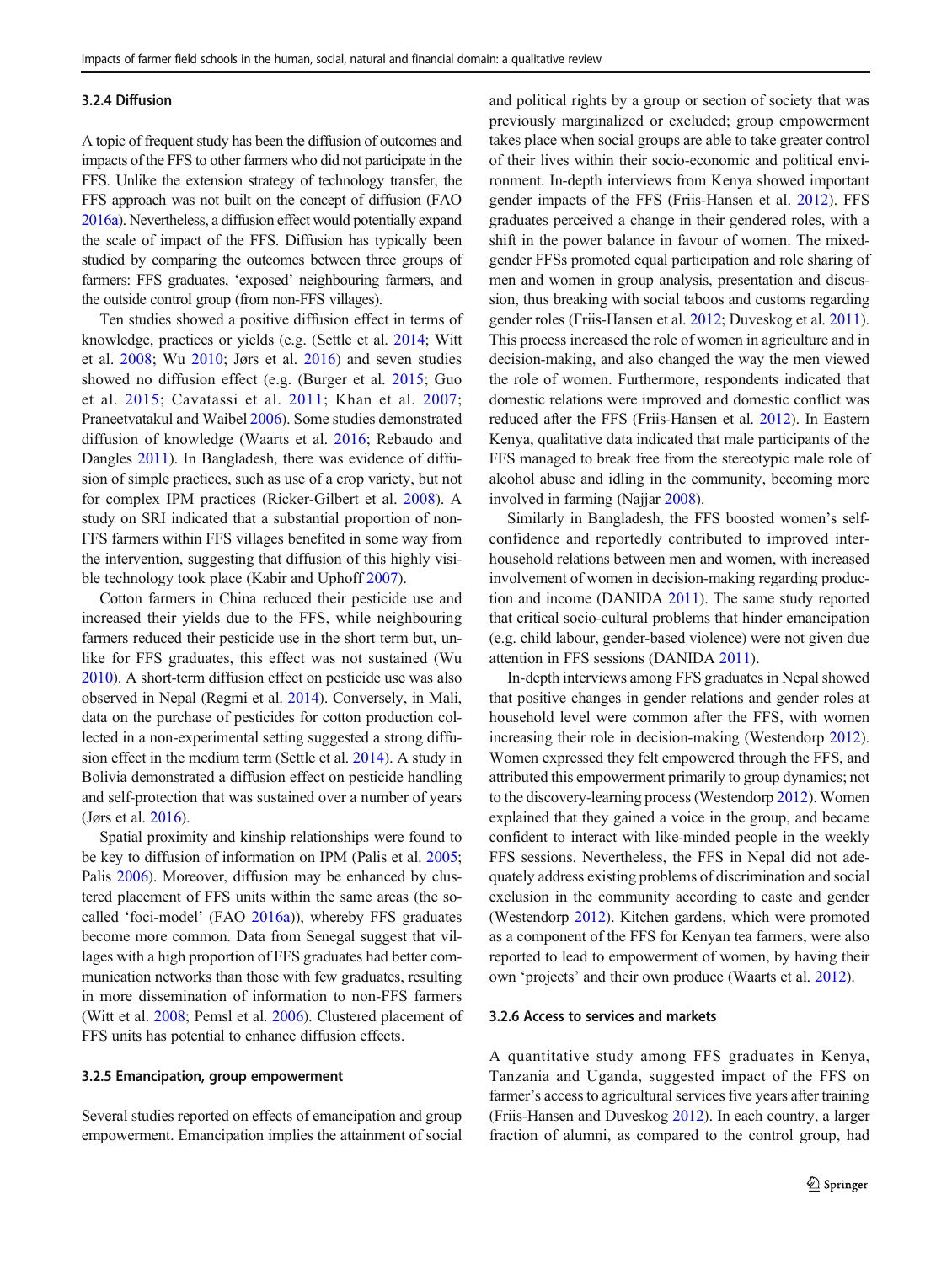obtained agricultural advice or assistance over the previous two years. FFS farmers from Kenya engaged more with markets than control farmers, as indicated by their sale and processing of products, and were more often involved in collective marketing; the data from Tanzania and Uganda were inconclusive in this regard (Friis-Hansen and Duveskog [2012\)](#page-14-0). A study in Nepal found that FFS farmers became more confident to raise their voice and demand services from the district agricultural office, such as inputs or training; farmers also claimed that through the FFS their relationship with the government had improved (Westendorp [2012](#page-15-0)).

In a study in the DR Congo, the FFS intervention took two years, and after completion, many farmers formed farmer business associations to improve access to credit and marketing (Doocy et al. [2018;](#page-13-0) Doocy et al. [2017](#page-13-0)). The study followed FFS households every six months for 3.5 years. At baseline, farmers sold their produce individually, but over time, farmers gradually adopted alternative marketing strategies. After baseline, 68% of FFS graduates adopted the use of joint negotiation at the level of the FFS, 56% adopted joint negotiation at the level of farmer business association, and 30% adopted sales through agricultural collection centres; focus group discussions indicated that the diversification of marketing strategies was considered as beneficial by farmers (Doocy et al. [2017](#page-13-0)).

Summarizing, only a few studies addressed the access to services and markets. The available evidence suggested that the FFS improved the access to services and markets. Clearly, FFS programmes with focus on production can become more relevant if farmers (when interested) are able to learn how to sell their produce through marketing training (Doocy et al. [2017\)](#page-13-0).

# 3.3 Natural capital

Natural capital is the natural resource stocks (e.g. water, soil, ecosystems) and environmental services (e.g. regulation of water, climate or plant pests) from which resource flows and services useful for livelihoods are derived (Scoones [1998](#page-15-0)). The FFS is expected to increase natural capital in several ways. The weekly field sessions of the FFS contribute to farmers' skills of ecosystem analysis (in agriculture or other disciplines). In theory, these skills result in improved food production, diversification and conservation. These outcomes could have an impact on food security, farmers' resilience to withstand environmental changes, and on the availability of environmental services (Fig. [1](#page-3-0)). In practice, the outcomes and impacts in the natural domain also depend on the interplay of effects in the other domains, such as innovation, collective action and financial savings.

# 3.3.1 Skills and practices of ecosystem management

Skills and knowledge have been extensively covered in the selected studies. Knowledge was studied in 25 out of 65

studies; skills of ecosystem management and decisionmaking have been studied alongside with knowledge, using simple test questions, or through self-reporting by respondents, but rarely through direct observations. In general, the results suggest that the FFS leads to more knowledge about natural systems (or ecological literacy) and ecosystem management skills, which is in line with meta-analysis results that established a positive effect of the FFS on knowledge about beneficial practices (Waddington et al. [2014](#page-15-0)).

For example, FFS alumni in China made pest management decisions in vegetables based on agroecosystem analysis and personal observations, whereas control farmers followed the advice from pesticide retailers or neighbours (Yang et al. [2008\)](#page-16-0). Retrospective interviews among cocoa farmers in Ghana indicated that 79% of respondents observed and monitored conditions on their farms more closely after the FFS, making management decisions on the basis of field observations (David and Asamoah [2011\)](#page-13-0). Moreover, in Kenya, farmers graduated from the FFS on dairy management self-reported that they became more knowledgeable and skilled in aspects such as artificial insemination, calf rearing, cow feeding (Makori [2007](#page-14-0)).

Practices of ecosystem management, mainly farming practices, have been addressed in the majority of studies on FFS outcomes and impacts (42 out of 65 selected studies). These practices included pest management practices (27 studies), agronomic practices (17 studies), fertilizer application (4 studies), varieties (2 studies), soil fertility/conservation (5 studies), water conservation (2 studies), kitchen gardening and reforestation (1 study each).

The overall results suggested that the FFS leads to use of beneficial farming practices, which concurs with the earlier meta-analysis results (Waddington et al. [2014\)](#page-15-0). In 17 studies, the change in practices was measured by the rate of adoption of introduced practices or technologies. However, a limitation when using adoption rates is that they do not account for experimentation and innovation that distinguishes the FFS from technology transfer methods (Bartlett [2008\)](#page-13-0).

Another 19 studies reported on pest management, with most studies showing a reduction (in some studies a drastic reduction) in pesticide use or spray frequency, indicative of more evidence-based decisions on crop protection; four of the studies showed no effect of the FFS on pest management practices, which could be due to the design or implementation of the intervention or due to other reasons (Labarta-Chávarri [2005;](#page-14-0) Lund et al. [2010](#page-14-0); Rejesus et al. [2012](#page-15-0); Cole et al. [2007\)](#page-13-0). A study from Vietnam compared the FFS to a message-based intervention of the 'no early spray' (NES) campaign; there was a significant reduction in pesticide amounts used in FFS but not in NES farmers, suggesting that the FFS was more effective than NES (Rejesus et al. [2009\)](#page-15-0).

In most studies, the change in practices was recorded shortly after the FFS, or the study did not indicate the time lag since the FFS. Only few studies examined longer-term effects. A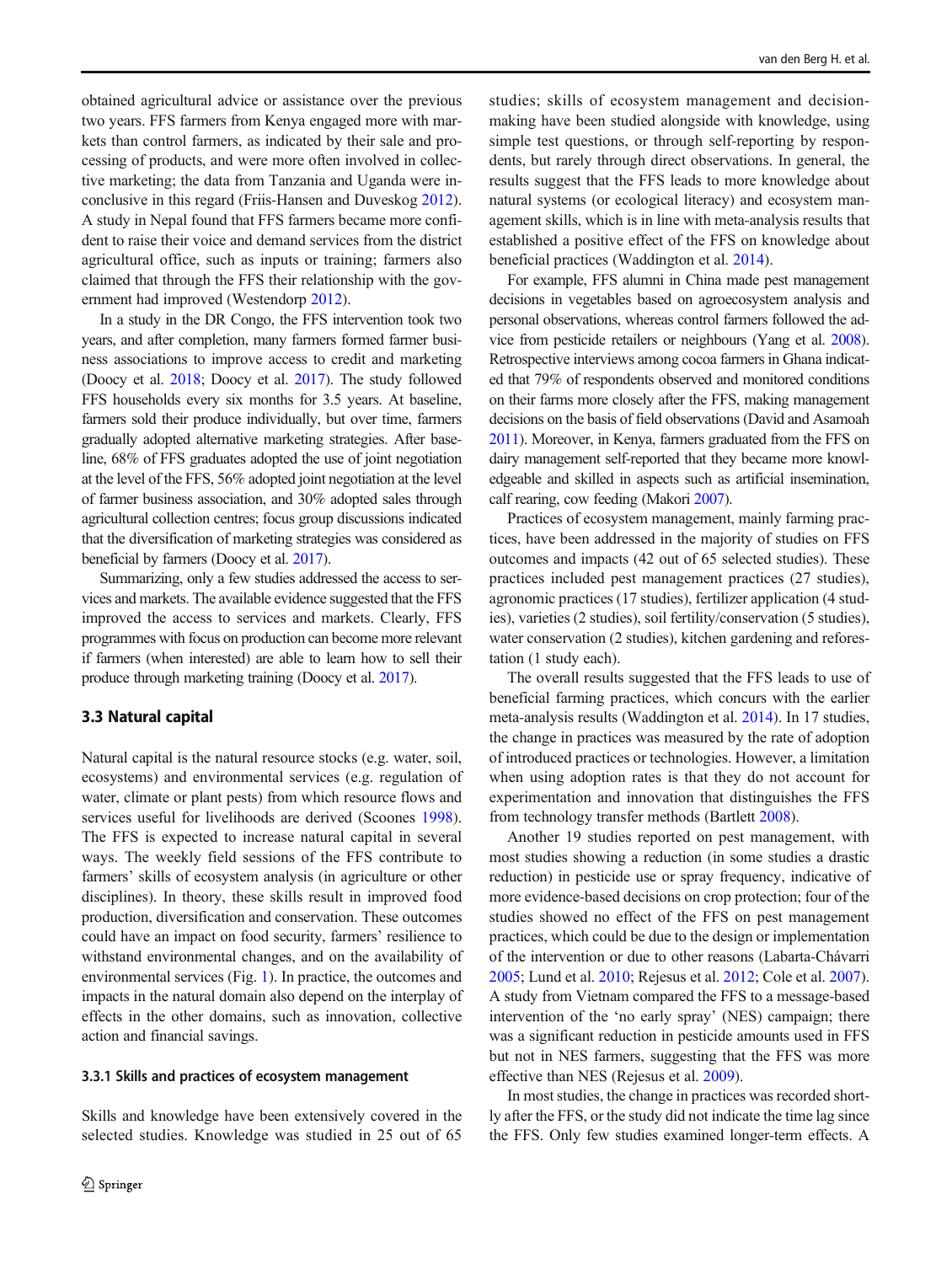<span id="page-8-0"></span>study in East Africa conducted 5–7 years after the FFS found an increased uptake of improved crop varieties, vaccination of livestock, and improvement of soil fertility (Friis-Hansen and Duveskog [2012\)](#page-14-0).

In conclusion, evidence shows that the FFS has generally led to an increase in knowledge and skills; most of the studies that reported on practices of ecosystem management showed positive change in the short and medium term.

# 3.3.2 Food production

Among the 65 selected studies, most studies featured singlecrop FFS, either for field crops or tree crops; one third of the studies featured FFS on multiple crops or livestock (Table 2). For the purpose of this review, the number of field crops was narrowed down to those that featured most frequently in the studies, which are rice, vegetables and tree crops.

Rice: Most studies on FFS in rice concentrated on the impact on pesticide use, or pesticide risk reduction, with only few studies reporting on production. In Indonesia, re-analysis of previous data from a large-scale programme in the 1990s reported positive short-term impact on yield among FFS and exposed farmers, but the impact declined in the medium term (Yamazaki and Resosudarmo [2008\)](#page-16-0). A small-scale study from Vietnam suggested there was no impact on yield of rice; nevertheless, the control group was taken from within FFS villages, which may have been 'contaminated' by the intervention (Rejesus et al. [2012\)](#page-15-0).

In Thailand, in an advanced rice production system, the FFS on IPM did not lead to an increase in yield but caused a significant net benefit due to reduced pesticide inputs (Praneetvatakul and Waibel [2006](#page-15-0)). In Cambodia, a convincing and durable impact was recorded on pesticide inputs, with approx. 50% reduction measured six years after the FFS (Chhay [2017](#page-13-0)). Another study from Cambodia reported medium- and long-term reductions in pesticide inputs in rice after the FFS, including a long-term decline in pesticide shops; apart from the FFS intervention, pesticide policy had been reinforced (Morales-Abubakar et al. [2013](#page-14-0); FAO [2016b](#page-14-0)).

In Myanmar, a study was conducted on the FFS in which the innovative rice-cultivation technology 'System of Rice Intensification' (SRI) was used. The results indicated a selfreported yield increase of 100% compared to a 48%-yield increase among exposed (non-FFS) farmers. This suggests a major potential for agricultural impact in rice through the FFS-SRI intervention, where conditions are amenable (Kabir and Uphoff [2007\)](#page-14-0). SRI is a technology package for rice cultivation that differs in several respects from traditional methods (Thakur et al. [2016](#page-15-0); Berkhout et al. [2015](#page-13-0)).

Vegetables: In China, farmers graduated from tomato FFS had 7% higher yields as compared to non-FFS farmers. A good match between characteristics of the FFS and non-FFS group suggested that selection bias was minor (Cai et al. [2016\)](#page-13-0). Two studies from the Philippines presented evidence that onion FFS resulted in lower pesticide use, lower pesticide expenditure, increased profits, yet, the yield was the same (Sanglestsawai et al. [2015;](#page-15-0) Yorobe Jr et al. [2011](#page-16-0)).

In Ethiopia, FFS farmers showed an increased use of new vegetable varieties and improved sowing methods compared to the control group (Todo and Takahashi [2013\)](#page-15-0). A study from Nepal demonstrated 70% reduced pesticide use in FFS compared to control farmers, with results being most pronounced where follow-up support had been provided (Regmi et al. [2014\)](#page-15-0). In India, FFS programmes on cabbage, cauliflower, eggplant and okra farmers showed an overall decline of 29% in pesticide applications, with large difference between crops, but there was no impact on the pesticide amount used, because FFS farmers replaced higher dosages of less toxic with lower dosages of more toxic pesticides (Sharma et al. [2015\)](#page-15-0).

Tree crops: A study on cocoa FFS in Ghana showed that FFS graduates harvested 14% more than the control group one year after training, but FFS graduates required substantially more labour input for tree husbandry practices such as pruning and sanitation (Gockowski et al. [2010](#page-14-0)). A multi-country study on cocoa FFS showed yield increases of 32%, 34%, 50%, and 62% in Ghana, Cote d'Ivoire, Nigeria, and Cameroon, respectively, for an intervention package that included an FFS followed by Farmer Business Schools, and with provision of an Input Credit Package. The FFS alone could not raise yields without the additional input provided (Tsiboe et al. [2016](#page-15-0)).

Two studies on tea FFS in Kenya showed that soon after the FFS there was no increase in yield or income as compared to the control group, despite adoption of improved practices (Waarts et al. [2012](#page-15-0)); however, two years later, yields had increased 15% more for FFS farmers than for the control group (Waarts et al. [2016\)](#page-15-0).

Table 2 Number of studies covered the FFS on single field crops, tree crops, or multifaceted FFS on multiple crops or livestock ( $n = 65$  studies)

| А. | Field crops | Number B. | Tree crops | Number         | C. | Multifaceted               | Number |
|----|-------------|-----------|------------|----------------|----|----------------------------|--------|
|    | Rice        | 15        | Cocoa      | $\overline{4}$ |    | Multiple crops             |        |
|    | Vegetables  | 13        | Tea        | 2              |    | Multiple crops + livestock | 9      |
|    | Cotton      | 8         | Coffee     |                |    | Livestock                  |        |
|    | Potato      | 4         |            |                |    |                            |        |
|    | Legumes     | 3         |            |                |    |                            |        |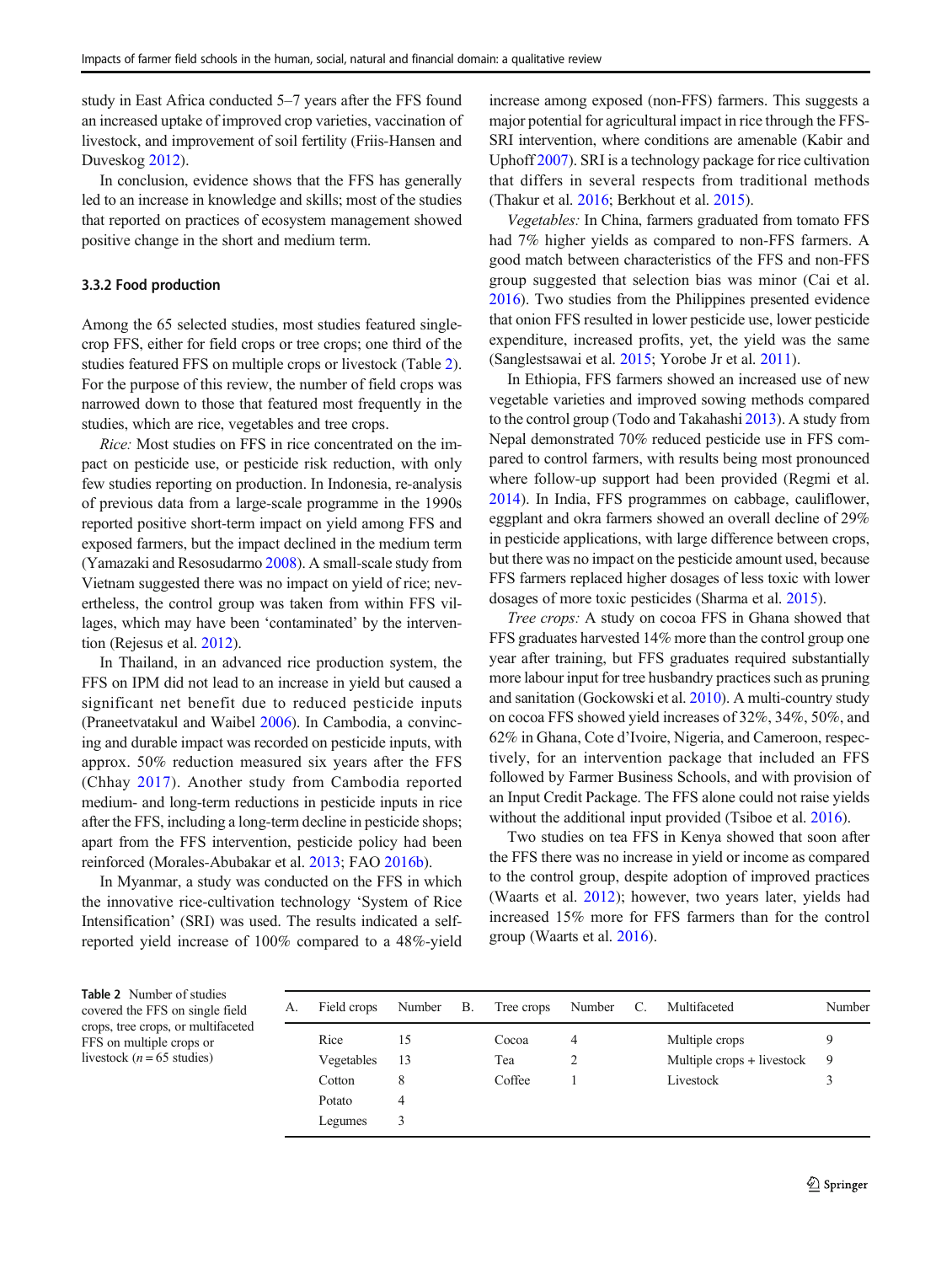Summarizing, the available recent evidence showed important reductions in pesticide use in rice and vegetables as a consequence of the FFS (thus reducing input costs), but increases in crop yield were variable. The FFS on SRI showed remarkable prospect for increasing rice yield. FFS on cocoa and tea, when given follow-up support, demonstrated substantial increases in yield.

## 3.3.3 Diversification and conservation

Multifaceted FFSs have been conducted that cover a combination of crops, livestock and other income sources (Table [2\)](#page-8-0). In several cases, the multifaceted FFSs intended to increase the diversification of agricultural systems and income sources, or pursued the conservation of land, water, vegetation and biodiversity.

In Bangladesh, an evaluation study of a programme which promoted agricultural diversification, indicated that FFS households produced significantly more types of agricultural products than the control group, suggesting that the FFS led to diversification; also, the FFS households generated their income to a larger extent from livestock, fruits and vegetables than the control group (DANIDA [2011\)](#page-13-0). In Kenya, the multifaceted FFSs led to adoption of various components of technologies such as composting, use of manure, soil conservation, and use of traditional vegetables and legumes (Bunyatta et al. [2006](#page-13-0)). Likewise, a study in Rwanda and Uganda noted a self-reported increase and diversification in food production due to FFS through promotion of kitchen gardens and vegetable production (Kuria [2014](#page-14-0)).

In Tanzania, an FFS-type intervention that provided individual farmer groups with three years of support, presented farmers with a basket of technology options such as techniques for soil and water conservation, new crop varieties, crop diversification and improved animal husbandry (Larsen and Lilleør [2014](#page-14-0)). The results indicated that FFS graduates had a higher number of crops, more fruit trees, and kept more improved breeds of livestock as compared to the control group, suggesting an impact on agricultural diversification. A study in Eastern Kenya that aimed towards diversification of food production, recorded that the FFS paid far less attention than intended to topics such as vegetables, legumes, livestock, poultry and beekeeping, but instead focused mostly on maize (Najjar [2008\)](#page-14-0), suggesting institutional challenges to diversify agriculture. In Ethiopia, the FFS with an agroforestry component did not demonstrate a direct impact on reforestation soon after training, but household income from agriculture was increased (Todo and Takahashi [2013\)](#page-15-0).

The spin-off development from crop-based into animalbased FFSs has occurred relatively recently and, hence, studies on pastoralism and livestock are few. One study evaluating the outcomes of Pastoral Field Schools in Eastern Africa reported that the introduction of hay making, vegetable production and rangeland management among pastoralists had been successful, indicating the prospects for diversification and conservation (Hoeggel and Mbeyale [2014\)](#page-14-0), but the data need further verification. A study of the FFS to promote dairy farming demonstrated clear benefits in terms of milk production and dairy management (Makori [2007](#page-14-0)).

Conservation of biodiversity is an important objective in FFS interventions on IPM. A reduced reliance on chemical pesticides for crop protection helps restore natural balances in agroecosystems, thus allowing beneficial organisms to help suppress plant pests and diseases. The reductions in insecticide applications reported from FFS programmes in rice and vegetables, among other crops, have been associated with improvements in the Environmental Impact Quotient (EIQ), which is a proxy for impact on the environment (Kovach et al. [1992](#page-14-0)). Positive impact on EIQ has been reported from Nepal (Regmi et al. [2014](#page-15-0)), Pakistan (Khan et al. [2007;](#page-14-0) Pananurak [2010\)](#page-15-0), Thailand (Praneetvatakul and Waibel [2006](#page-15-0)) and Vietnam (Morales-Abubakar et al. [2013](#page-14-0)). Conversely, no impact on EIQ was reported in studies from Ecuador (Cavatassi et al. [2011\)](#page-13-0) and India (Sharma et al. [2015\)](#page-15-0); in the latter case, the frequency of spraying declined after the FFS but the toxicity of selected products increased.

In conclusion, only few studies have captured the effects of the FFS on diversification and conservation. Out of those studies, the majority showed a positive effect on diversification and conservation (Table [1\)](#page-3-0). However, none of the studies measured the actual impact on the abundance or diversity of beneficial organisms, soil health or water availability.

# 3.3.4 Food security and resilience

In a conflict-stricken region in DR Congo, a 55% increase in the diversity of agricultural production practices, and in food and nutrition security indicators (HDDS and HFIAS (Swindale and Bilinsky [2006b,](#page-15-0) Swindale and Bilinsky [2006a](#page-15-0); Coates et al. [2007](#page-13-0))) was attributed to the FFS (Doocy et al. [2017](#page-13-0)). The intervention used an adapted model of the FFS, with provision of starter packages, and with technical support for individual farmer groups over a 2-year period to improve agricultural production practices. Despite the impact on food security, no effect was found on child nutritional status, thus highlighting the need for additional interventions to address this specific issue. A study from Malawi showed that an FFS model which included support for savings and loans, resulted in a 26% reduction in food insecurity indicators; this beneficial effect was sustained for at least three years (Weinhardt et al. [2016\)](#page-15-0).

In Tanzania, another modified FFS-model with a threeyear intervention for individual farmer groups, showed positive effects on food security soon after the intervention which were associated with high uptake of introduced technologies, but the duration and costs of the intervention prevented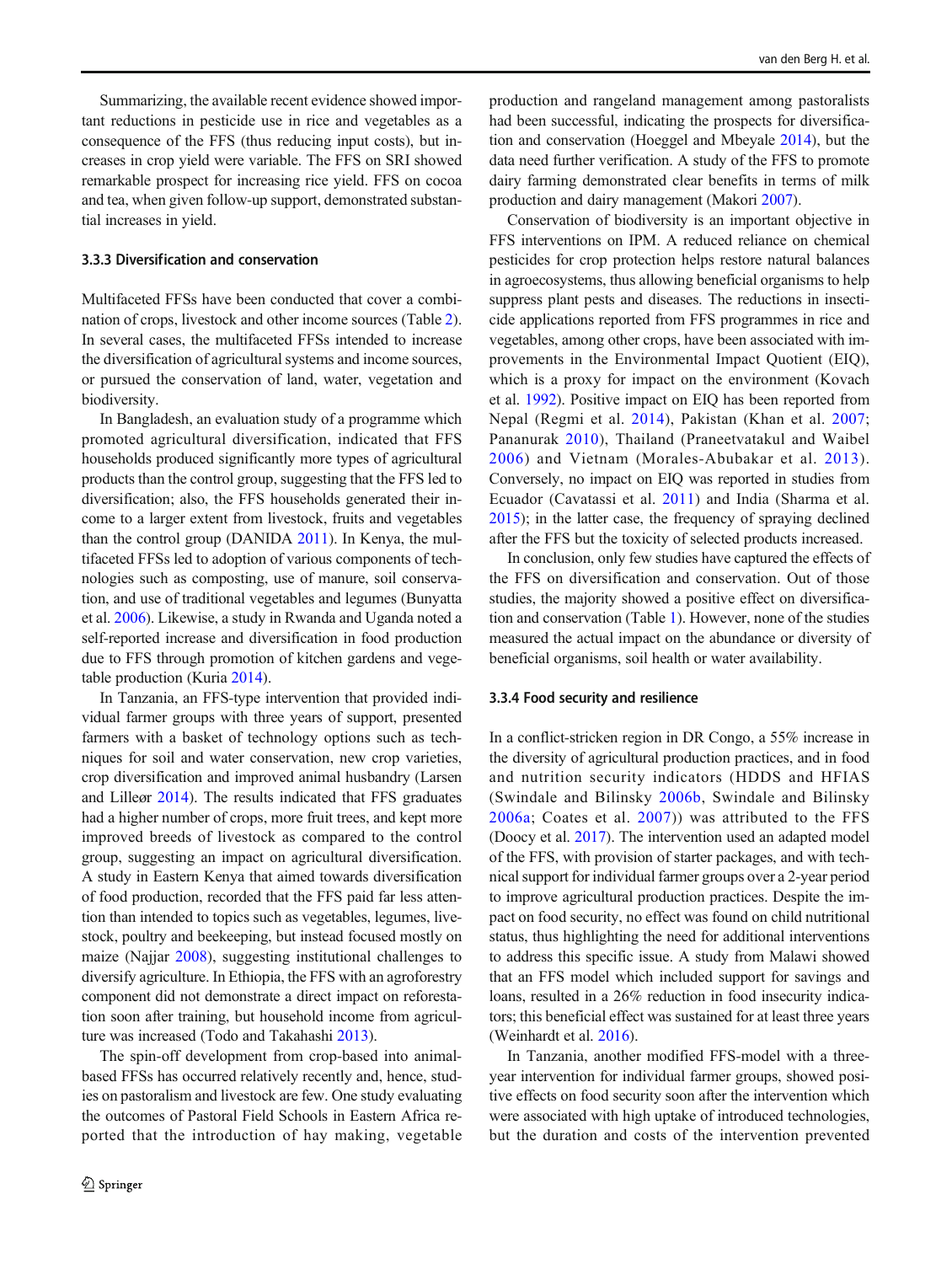upscaling (Larsen and Lilleør [2014\)](#page-14-0). Similarly, an evaluation of programmes in Ghana, Malawi and Mali indicated that Farmer Field Business Schools, which is a modified version of the FFS developed by CARE International, together with savings-and-loans support and several other interventions, increased the perceived food security among graduated farmers (Weatherhead et al. [2016](#page-15-0); Weatherhead [2016\)](#page-15-0). In a study in Rwanda and Uganda, a nutrition component had been added to an ongoing FFS programme, but no impact was found on nutrition security, which was reportedly due to inadequate technical skills of facilitators and a lack of structural inclusion of the nutrition component, highlighting the importance of programme design and capacity building (Kuria [2014](#page-14-0)).

By resilience is meant the capacity to anticipate, respond and adapt to shocks and changes such as those posed by climate change and environmental degradation (Béné et al. [2016\)](#page-13-0). The concept of resilience is increasingly recognized in FFS programmes on climate change adaptation and disaster risk management (FAO [2016a](#page-14-0)), to improve farmers' ability to cope with shocks or trends caused by droughts, floods, environmental degradation and conflict. However, tools for measuring resilience are still under development (Frankenberger and Nelson [2013;](#page-14-0) Sharifi [2016](#page-15-0)). Empirical evidence on resilience will be needed to inform the development of better targeted interventions (Frankenberger and Nelson [2013](#page-14-0)). Unfortunately, none of the 65 selected studies have attempted to assess resilience as an impact of the FFS.

In conclusion, studies on resilience are lacking, but available studies demonstrated that FFSs can improve food security, if investment is made in the form of an extended training model or with one or more supplemental interventions. Specific additional interventions or modifications may be needed to improve nutritional status in children.

# 3.4 Financial capital

Financial capital is the capital base (cash, credit/debt, savings, and other economic assets, including basic infrastructure and production equipment and technologies) which are essential for the pursuit of any livelihood strategy (Scoones [1998](#page-15-0)). The FFS is expected to contribute to financial capital on several fronts. In the FFS, financial skills can be learnt on how to keep track of expenditures and earnings, how to calculate yield and gross margins, and how to interact with markets. These skills help farmers manage their income and costs, and improve their profits. Farmers could thus build savings, take loans, and gain assets – either as individuals or as groups or cooperatives. These outcomes could lead to financial security, poverty reduction, and increased opportunities available to farmers (Fig. [1](#page-3-0)). In practice, the financial outcomes and impacts also depend on the interplay of effects in the other domains, such as the experimentation skills, improved practices of ecosystem management and group interactions.

#### 3.4.1 Income, costs, profits and marketing

A number of studies have reported on changes in cost, income or profit as a consequence of participation in the FFS. Studies on cotton IPM in China demonstrated that the FFS caused convincing increases in gross margin (excluding the value of family labour) and household income of cotton farmers, through a major reduction in the cost of insecticide application and marginally increased crop yield (Pananurak [2010;](#page-15-0) Wu [2010\)](#page-16-0). In Thailand, a study on IPM in rice did not show a significant effect of the FFS on gross margin, despite reductions in pesticide use (Praneetvatakul and Waibel [2006](#page-15-0)), while in Cambodia, a study on IPM in rice demonstrated an increase in net profit attributed to the FFS (Chhay [2017\)](#page-13-0).

A multi-country study in East Africa showed that participation in the FFS was associated with increased productivity and, on average, a 61% increase in household income (Davis et al. [2012\)](#page-13-0). A study in Kenya suggested that the FFS on tea increased family income and the number of income sources (Waarts et al. [2012\)](#page-15-0). Increased income was also reported in studies from Ecuador (Cavatassi et al. [2011\)](#page-13-0), Ethiopia (Todo and Takahashi [2013](#page-15-0)), Nepal (Regmi et al. [2014](#page-15-0)), and the Philippines (Sanglestsawai et al. [2015](#page-15-0); Mataia et al. [2015\)](#page-14-0). In Nicaragua, the FFS on beans showed no impact on income, but additional evidence indicated the inferior performance of the FFS (Labarta-Chávarri [2005](#page-14-0)).

Only few studies addressed the impact of the FFS on marketing. In Kenya, five to eight years after the FFS, it was found that FFS graduates were more likely to sell their produce, and engage in processing or value addition, as compared to the control group (Friis-Hansen and Duveskog [2012](#page-14-0)). Several studies of the FFS noted that marketing was not adequately addressed in the FFS curriculum. In Eastern Kenya, the FFS focused on subsistence crops, without a marketing component, but participants appeared to be more interested in marketing as a group and gaining access to the market (Najjar [2008\)](#page-14-0). In a study in Western Kenya, FFS alumni stated that they had lacked training on processing, value adding and marketing (Machacha [2008\)](#page-14-0). Likewise in Ethiopia, it was reported that processing and marketing were not given due attention in coffee FFS (Endalew [2009](#page-14-0)).

In Bangladesh, where the FFS curriculum did include a marketing component, the potential for income increase through marketing was demonstrated even among the poorest households who had very little or no land (DANIDA [2011\)](#page-13-0). Nevertheless, limited progress was noted among alumni groups in terms of establishing market linkages and processing of produce, despite FFS graduates being more likely than the control group to receive marketing information from agricultural extension staff and farmer trainers (DANIDA [2011\)](#page-13-0).

Summarizing, most but not all studies showed clear financial benefits of the FFS in terms reduced input costs, and increased income and profits. The impact of the FFS on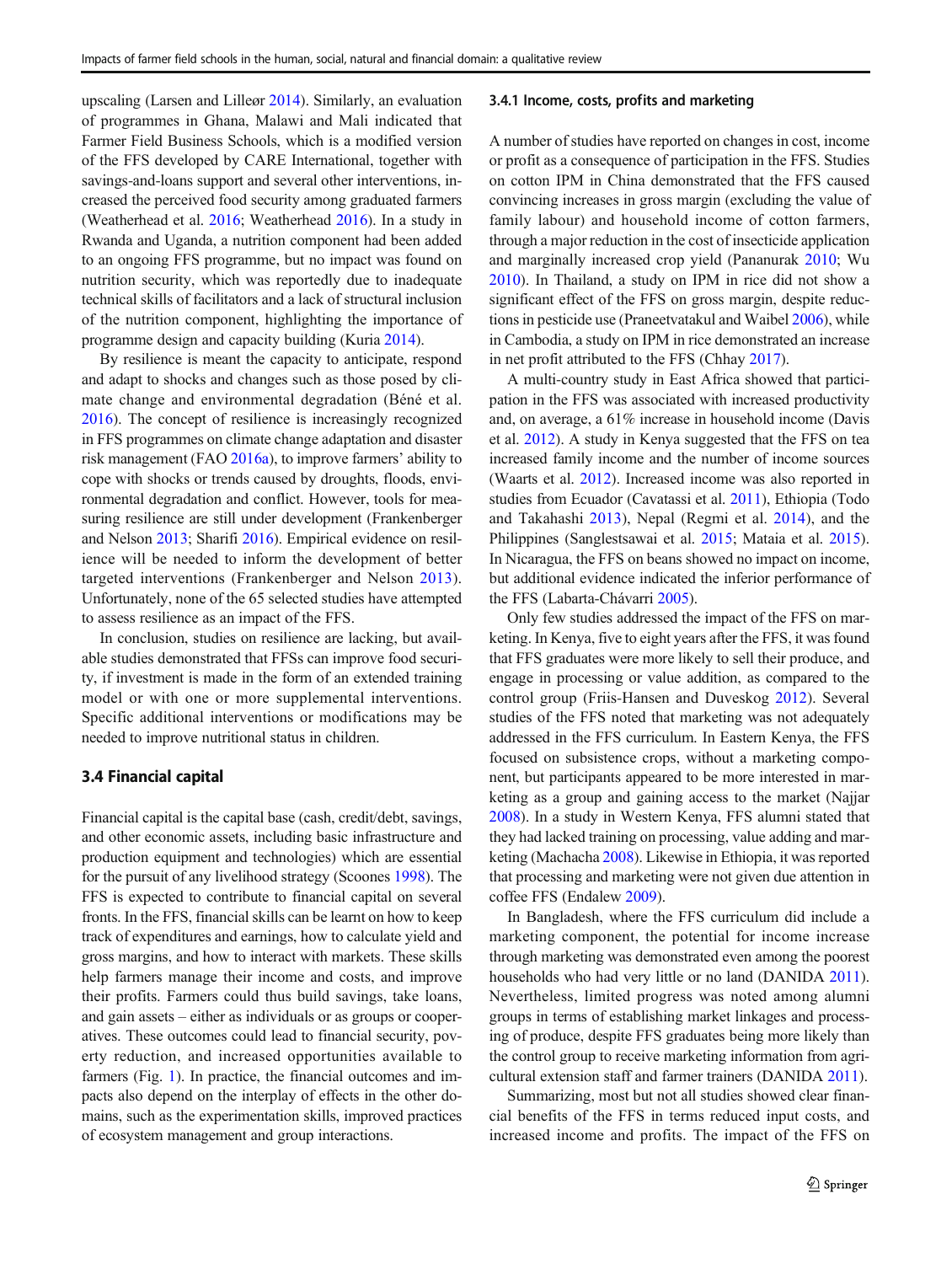marketing received little attention in the available studies, whilst there were indications that marketing was seldomly included in FFS training in the studies.

# 3.4.2 Savings, loans and assets

Savings, loans and assets contribute to the capacity of farming communities to cope with unexpected situations or expenses, and enable them to make investments. Several studies described locally-owned savings-and-loans schemes at village level, either as an FFS component or as a self-help follow-up activity of the FFS (Weinhardt et al. [2016](#page-15-0); Weatherhead et al. [2016;](#page-15-0) DANIDA [2011;](#page-13-0) Hoeggel and Mbeyale [2014](#page-14-0); Isubikalu [2007](#page-14-0)). The savings were generated through member fees or through sale of produce harvested from communal field plots (DANIDA [2011](#page-13-0)). These schemes enabled members to lend at affordable interest rates, for example, to purchase inputs at the onset of the crop season or to start up an enterprise.

In a multi-country study in East Africa, FFS graduates in Kenya and Uganda (but not in Tanzania) had approximately twice higher membership rates in savings-and-loans organizations, and were more likely to have a bank account, as compared to the control group (Friis-Hansen and Duveskog [2012](#page-14-0)); however, the study only partly addressed selection bias. In Eastern Africa, pastoralist Field Schools included the establishment of village savings schemes; these schemes presented the main financial source for investments in incomegenerating enterprises among graduates which, when successful, diversified the income sources and added financial assets into the scheme (Hoeggel and Mbeyale [2014](#page-14-0)). The savings schemes have been found to contribute substantially to social capital, building mutual trust and bonding (Hoeggel and Mbeyale [2014](#page-14-0)).

Concluding, inclusion of village savings-and-loans schemes in the FFS learning process has much prospect to increase financial capital among FFS graduates, particularly where infrastructure is poor. However, empirical evidence on the success and sustainability of these schemes is largely absent in the selected studies.

#### 3.4.3 Financial security and poverty reduction

Financial security implies the access to financial resources needed for a decent standard of living. Financial security is determined by factors such as cash-equivalent assets, debt and access to credit. There are no known standards for measuring financial security (Lee and Kim [2016\)](#page-14-0). Also, people may not disclose what they earn or have. Village savings-and-loans schemes promoted through the FFS are expected to raise financial security by providing social safety nets with easy access to credit when needed (FAO [2016a\)](#page-14-0). However, none of the selected studies assessed whether such schemes made farmers and pastoralists financially more secure, or whether they increased people's livelihood options (e.g. schooling, mobility). In a study in DR Congo, farmers' use of financial services changed over the course of the two-year FFS intervention, from the use of informal credit to the use of savings, which suggests that farmers became financially more secure (Doocy et al. [2017\)](#page-13-0).

Impact on poverty was assessed in two studies. In the first study, conducted in Kenya, Tanzania and Uganda, poverty was assessed using indicators of wellbeing. Self-reported poverty, as recorded in a questionnaire using poverty indicators, was lower among FFS graduates than among farmers who had not yet commenced the FFS in each country, suggesting that the FFS reduced poverty (Friis-Hansen and Duveskog [2012\)](#page-14-0). Using asset-based poverty indicators (e.g. having a mobile phone, or good quality floor), a study in Tanzania found no significant impact of a modified FFS intervention on poverty at one year after the intervention, despite positive effects on food security (Larsen and Lilleør [2014\)](#page-14-0).

Hence, limited evidence suggests that the FFS has potential to reduce poverty and financial vulnerability, but further studies looking at effects in the longer-term are needed.

# 4 Discussion

The available evidence showed that the farmer field school approach can affect multiple assets that influence people's livelihoods. In each of the four domains, the majority of studies demonstrated positive effects, which indicates that the farmer field school approach can benefit the human, social, natural as well as financial assets. Arguably, equal importance could be attached to these four assets, because people generally need each of these assets for their local livelihood strategies. Human and social assets could be seen as the 'drivers' for impacts in the natural and financial domains.

However, the amount of available evidence was unbalanced across the four domains and across the causal chain. There was high coverage in the literature of the natural domain, as far as data on knowledge and practices of ecosystem management, and food production, is concerned. Typically, these specific outputs and outcomes have been the focus of linear extension approaches that aimed for adoption of introduced technologies or methods. In the natural domain, coverage was low for outcomes such as diversification, and for impacts such as food security, resilience and ecosystems services. Few studies addressed social capital, whilst human capital and financial capital were poorest served by the available studies. Where studies did address the human, social or financial domain, the results indicated important benefits, for example, on confidence building, collective action, emancipation and poverty reduction.

The imbalance of studies across the four domains presents a research bias towards agricultural outputs and outcomes. Possible reasons for this bias are: a restricted scope of anticipated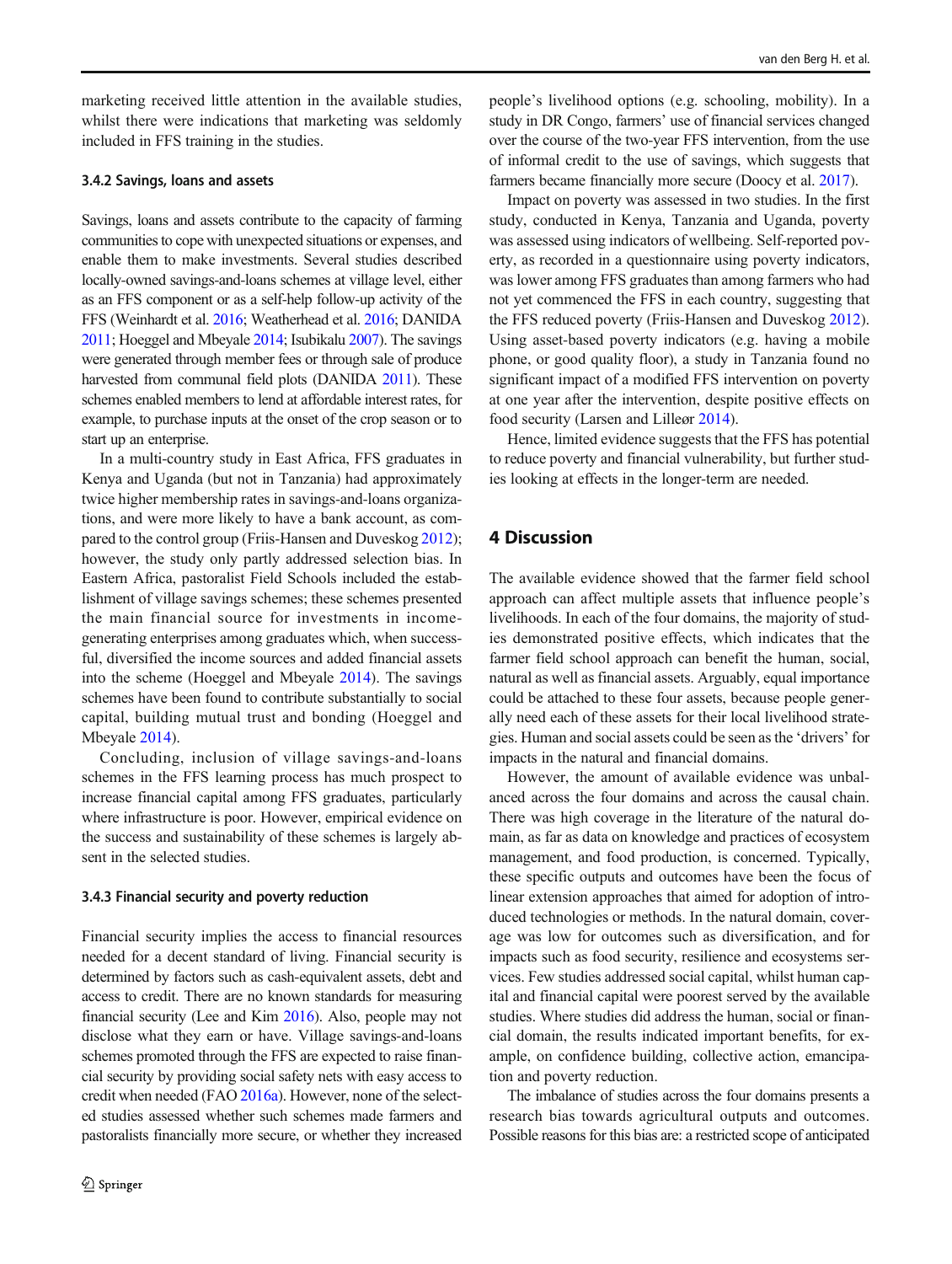results in project logical frameworks; an under-appreciation of the importance of the livelihood assets among research teams; and the relative difficulty of measuring effects on human and social assets. Future studies should bring more balance into the evaluation of the FFS across the capital domains. Unravelling the cause-effect chain of the FFS and its components is a major challenge, for example where the FFS is part of a broader set of interventions or where contextual changes occur. Moreover, the study of impacts is challenged by the availability of suitable methods. For some parameters, methods or indicators have become available, such as for poverty reduction (Anonymous [2018](#page-13-0)), quality of life (Diener and Suh [1997](#page-13-0)), empowerment (Kabeer [1999;](#page-14-0) Alsop and Heinsohn [2005](#page-13-0)), and food and nutrition security (Swindale and Bilinsky [2006b](#page-15-0); Swindale and Bilinsky [2006a](#page-15-0); Coates et al. [2007\)](#page-13-0). However, standard methods for assessment are lacking or under development for parameters such as emancipation, resilience, financial security, and access to markets (Frankenberger and Nelson [2013](#page-14-0); Sharifi [2016](#page-15-0)).

Apart from the need for balance in studies on human, social, natural and financial assets, it is important to understand how these assets interact with each other, or how they are mutually supportive, for improvement of sustainable livelihoods. For example, FFS participation led to personal transformation, causing changes in gender roles and relations, and increasing economic development, which in turn reinforced people's self-confidence and status in the community (Duveskog et al. [2011\)](#page-14-0). This example suggests an experiential learning cycle that led to transformations with benefits to human, social and financial assets. Moreover, the framework for technical, practical and emancipatory learning, which has been central to the FFS, envisaged a process of continued learning and problem solving, with an expanding scope of action (Pontius et al. [2002](#page-15-0)). Unfortunately, most of the available studies reported only fragmented outputs, outcomes or impacts of the analytical framework, without studying the interactions or cause-effect linkages between various outcomes and impacts. A few exceptions were studies that reported on the full causal chain in one or several domains (Duveskog et al. [2011;](#page-14-0) Westendorp [2012;](#page-15-0) Friis-Hansen and Duveskog [2012;](#page-14-0) Machacha [2008](#page-14-0); DANIDA [2011](#page-13-0)).

The livelihood outcomes and impacts are contingent upon the external environment in which people live, over which they have limited or no control. These influences include variables such as climate change, population trends, economic trends, and political and institutional changes, which can diminish or enhance livelihood assets. Hereby, it is noted that the FFS has helped farmers to actively adapt their livelihood strategies to changing external variables, for example, by growing drought-resistant crops and adopting waterconservation practices in response to recurring droughts.

Moreover, the existing policy and institutional environment, including the agricultural extension system, and local culture, have an impact on the quality, acceptability, scope and scale of the FFS in helping farmers improve their livelihood assets and obtain equitable access to services and competitive markets. It is noteworthy that the FFS model inherently conflicts with the conventional technology-transfer paradigm. Hence, unless institutions and policy frameworks are made compatible with the FFS at higher levels, the FFS cannot be substantially scaled up (Röling [2002;](#page-15-0) Sherwood et al. [2012\)](#page-15-0). In several instances, institutions had degenerated the FFS model, falling back to lectures and demonstrations, which was not according to the original purpose of the FFS. There were indications from a few countries that the FFS has been incorporated in national policy and national agricultural strategies (FAO [2016b;](#page-14-0) Settle et al. [2014\)](#page-15-0), and where FFS projects have helped transform institutions by adopting a participatory approach of working with farmers (Westendorp [2012](#page-15-0); Isubikalu [2007](#page-14-0); Friis-Hansen [2008\)](#page-14-0). However, in other cases, it was doubtful that a meaningful scale of FFS activities could be sustained without external project funding (DANIDA [2011\)](#page-13-0), or competing interests among institutions forced the discovery-based methods of the FFS to make way for the dominant institutional paradigm of technology transfer (Sherwood et al. [2012](#page-15-0)).

Studying the interactions between livelihood assets, the influences of the external environment, and the effects of the existing policy and institutional environment, can provide insight into the impact pathways within the local context. Understanding these pathways and contextual influences will help countries or programmes enhance or modify their FFS interventions so as to optimize the impacts. Hence, in-depth case studies are necessary for further adaptation of the FFS approach.

A limitation of this review was that the quality of implementation of the FFS was rarely described in the selected studies. The selected studies included several that adopted the FFS brand name but that had apparently abandoned the core FFS principles regarding programme design, local ownership and ecological learning, as evidenced by their 'demonstration-type' interventions (see Supplementary Material). These shortcomings are likely to have underestimated the impacts of the 'genuine' FFS implemented according to its educational principles.

# 5 Conclusions

Based on the reviewed evidence, the FFS has demonstrated its potential to enhance human, social, natural and financial capital of rural communities, which is important because people generally need each of these assets for their local livelihood strategies. However, the available body of recent evidence was highly unbalanced across the capital domains, providing high coverage of the natural domain but low coverage of the human, social and financial domains, while emphasizing short-term outputs and outcomes rather than long-term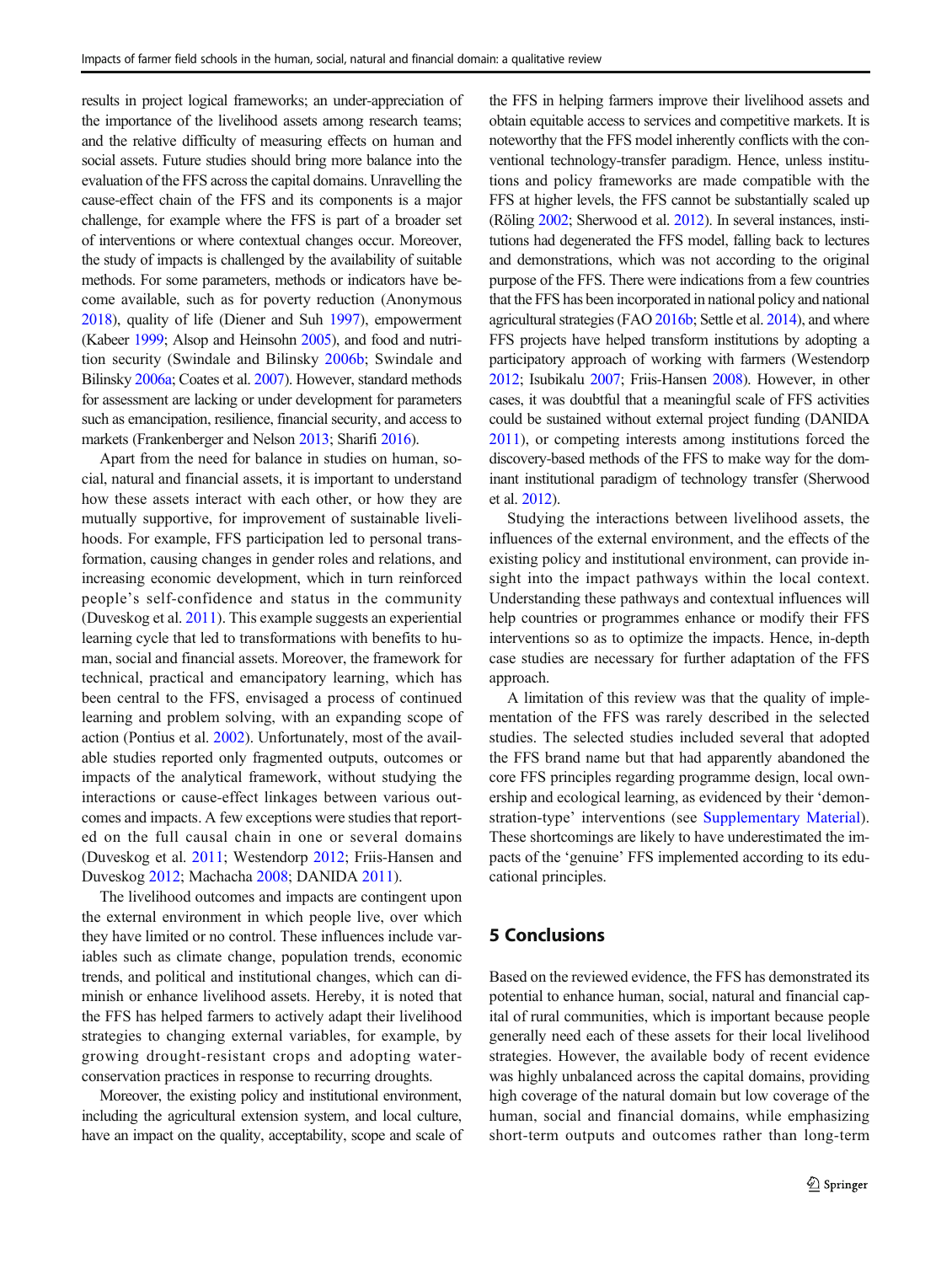<span id="page-13-0"></span>impacts. Most studies reported only fragmented outputs, outcomes or impacts of the analytical framework. Hence, indepth case studies are needed to elucidate the impact pathways and local contextual influences, because these insights would enable enhancement or modification of the FFS interventions intending to optimize their impacts.

Considering the positive effects of the FFS on livelihood assets, the FFS has potential of making a vital contribution to achieving the Sustainable Development Goals. Quality assurance of the FFS, and well-planned evaluation studies that balance across the capital domains and that study interactions between the assets, will help achieve this potential.

Acknowledgements This work was supported by the Plant Production and Protection Division and Special Programme-2 of the Food and Agriculture Organization of the United Nations. An anonymous reviewer is acknowledged for constructive comments which helped improve the manuscript. We thank Anne-Sophie Poisot, Emily Janoch, Deborah Duveskog, Gerd Walter-Echols, Jan Willem Ketelaar, Karl Deering, Kevin Gallagher, Peter Kenmore and Stefano Mondovi for valuable discussions and for providing useful materials.

# Compliance with ethical standards

Conflict of interest HvdB and MD declare that they have no conflict of interest. SP and MF are employed by the Food and Agriculture Organization of the United Nations, an organization which has developed and promoted the Farmer Field School method.

Open Access This article is licensed under a Creative Commons Attribution 4.0 International License, which permits use, sharing, adaptation, distribution and reproduction in any medium or format, as long as you give appropriate credit to the original author(s) and the source, provide a link to the Creative Commons licence, and indicate if changes were made. The images or other third party material in this article are included in the article's Creative Commons licence, unless indicated otherwise in a credit line to the material. If material is not included in the article's Creative Commons licence and your intended use is not permitted by statutory regulation or exceeds the permitted use, you will need to obtain permission directly from the copyright holder. To view a copy of this licence, visit [http://creativecommons.org/licenses/by/4.0/.](http://creativecommons.org/licenses/by/4.0/)

# References

- Alsop, R., & Heinsohn, N. (2005). Measuring empowerment in practice: Structuring analysis and framing indicators: The World Bank.
- Anonymous (2018). Microfinance: A Way to Help the Poor Build Assets. [http://www.microfinance.com](http://creativecommons.org/licenses/by/4.0/).
- Bartlett, A. (2008). No more adoption rates! Looking for empowerment in agricultural development programmes. Development in Practice, 18, 524–538.
- Béné, C., Headey, D., Haddad, L., & von Grebmer, K. (2016). Is resilience a useful concept in the context of food security and nutrition programmes? Some conceptual and practical considerations. Food Security, 8(1), 123-138.
- Berkhout, E., Glover, D., & Kuyvenhoven, A. (2015). On-farm impact of the system of Rice intensification (SRI): Evidence and knowledge gaps. Agricultural Systems, 132, 157–166.
- Braun, A., & Duveskog, D. (2008). The farmer field school approach History, Global Assessment and Success Stories. Unpublished IFAD Report.
- Braun, A., Jiggins, J., Röling, N., van den Berg, H., & Snijders, P. (2006). A global survey and review of farmer field school experiences. Wageningen: Endelea.
- Bunyatta, D. K., Mureithi, J. G., Onyango, C. A., & Ngesa, F. U. (2006). Farmer field school effectiveness for soil and crop management technologies in Kenya. Journal of International Agricultural and Extension Education, 13(3), 47–63.
- Burger, N., Fu, M., Gu, K., Jia, X., Kumar, K. B., & Mingliang, G. (2015). Assessing the impact of farmer field schools on fertilizer use in China. In 3ie Impact Evaluation Report 25. New Delhi: International Initiative for Impact Evaluation.
- Cai, J., Shi, G., & Hu, R. (2016). An impact analysis of farmer field school in China. Sustainability, 8(2), 137.
- Cavatassi, R., González-Flores, M., Winters, P., Andrade-Piedra, J., Espinosa, P., & Thiele, G. (2011). Linking smallholders to the new agricultural economy: The case of the plataformas de concertación in Ecuador. Journal of Development Studies, 47(10), 1545–1573.
- Chhay, N. (2017). The study on sustainable integrated pest management on rice in Cambodia. PhD thesis. Nagoya: Nagoya University.
- Coates, J., Swindale, A., & Bilinsky, P. (2007). Household Food Insecurity Access Scale (HFIAS) for measurement of food access: indicator guide. Food and Nutrition Technical Assistance Project (Vol. 34). Washington, DC: Academy for Educational Development.
- Cole, D. C., Sherwood, S., Paredes, M., Sanin, L. H., Crissman, C., Espinosa, P., & Munoz, F. (2007). Reducing pesticide exposure and associated neurotoxic burden in an Ecuadorian small farm population. International Journal of Occupational and Environmental Health, 13(3), 281–289.
- Coleman, J. S. (1988). Social capital in the creation of human capital. American Journal of Sociology, 94, S95–S120.
- DANIDA. (2011). Evaluation of the farmer field school approach in the agriculture sector Programme support phase II, Bangladesh. Copenhagen: Ministry of Foreign Affairs of Denmark.
- David, S. (2007). Learning to think for ourselves: Knowledge improvement and social benefits among farmer field school participants in Cameroon. Journal of International Agricultural and Extension Education, 14(2), 35–50.
- David, S., & Asamoah, C. (2011). The impact of farmer field schools on human and social capital: A case study from Ghana. Journal of Agricultural Education and Extension, 17(3), 239–252.
- Davis, K., Nkonya, E., Kato, E., Mekonnen, D. A., Odendo, M., Miiro, R., & Nkuba, J. (2012). Impact of farmer field schools on agricultural productivity and poverty in East Africa. World Development, 40(2), 402–413.
- de Jager, A. (2007). Practice makes perfect: participatory innovation in soil fertility management to improve rural livelihoods in East Africa. PhD thesis. Wageningen: Wageningen University.
- DfID (1999). Sustainable livelihoods guidance sheets (Department for International Development). London.
- Diener, E., & Suh, E. (1997). Measuring quality of life: Economic, social, and subjective indicators. Social Indicators Research, 40(1–2), 189– 216.
- Doocy, S., Cohen, S., Emerson, J., Menakuntuala, J., Rocha, J. S., & Jenga Jamaa II Study Team. (2017). Food security and nutrition outcomes of farmer field schools in eastern Democratic Republic of the Congo. Global Health: Science and Practice, 5(4), 630-643.
- Doocy, S., Emerson, J., Colantouni, E., Strong, J., Mansen, K. A., Caulfield, L. E., et al. (2018). Improving household food security in eastern Democratic Republic of the Congo: A comparative analysis of four interventions. Food Security, 10(3), 649–660.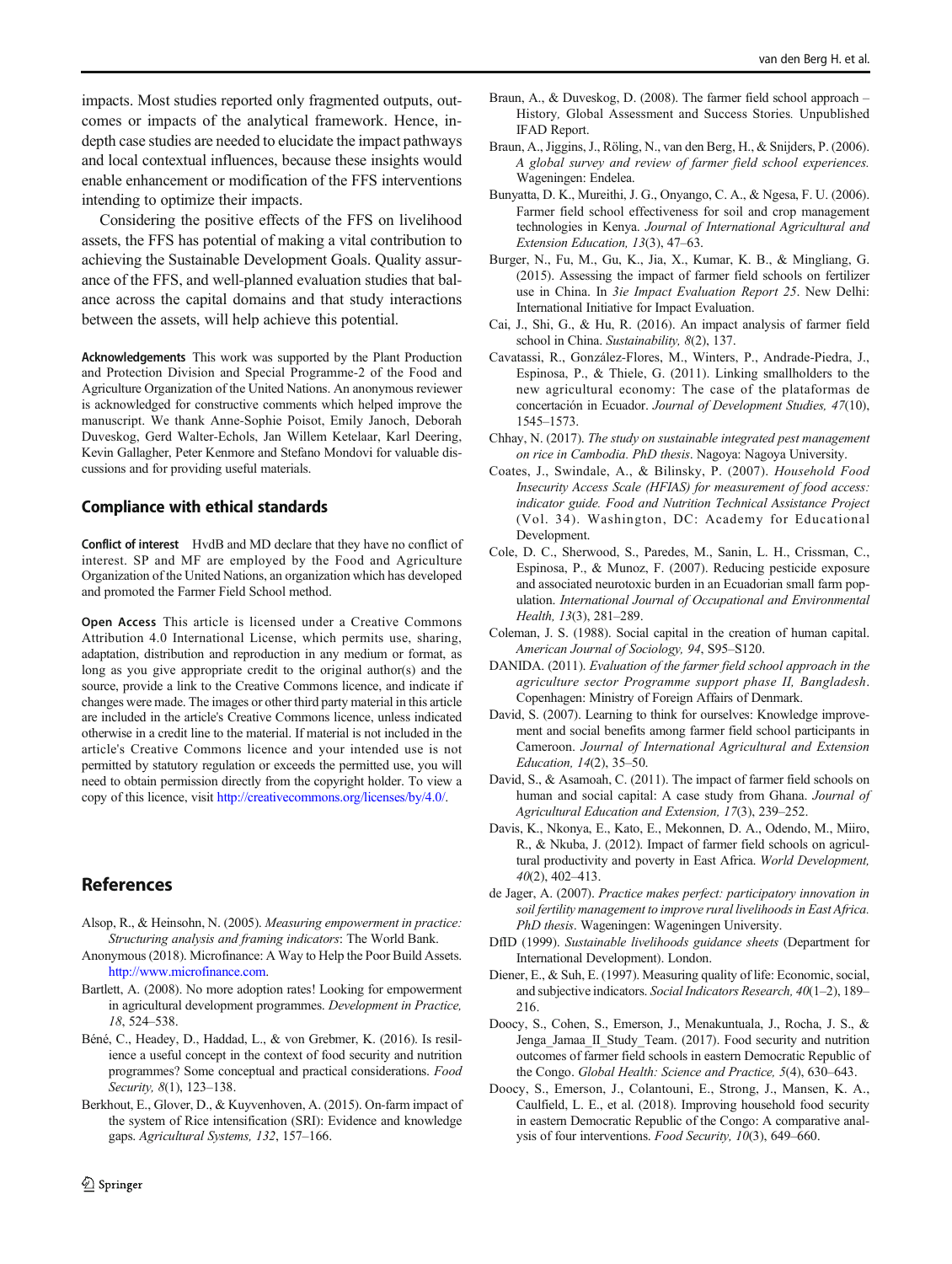- <span id="page-14-0"></span>Duveskog, D., Friis-Hansen, E., & Taylor, E. W. (2011). Farmer field schools in rural Kenya: A transformative learning experience. Journal of Development Studies, 47(10), 1529–1544.
- Endalew, B. D. (2009). Effectiveness of farmer field school in promoting coffee management practices: The case of Jimma and Sidama zones. MSc thesis. Haramaya University,
- FAO. (2016a). Farmer field school guidance document: Planning for quality programmes. Rome: Food and Agriculture Organization.
- FAO. (2016b). Lasting IPM impact: Results from long-term studies on the impact of pesticide risk reduction farmer field schools in Cambodia and Vietnam. In DRAFT Version: 12 September 2016. Bangkok: Food and Agriculture Organization.
- FAO (2017a). Food and agriculture. Driving action across the 2030 Agenda for Sustainable Development. Rome: Food and Agriculture Organization.
- FAO. (2017b). The future of food and agriculture Trends and challenges. Rome: Food and Agriculture Organization.
- FAO. (2020). Monitoring, evaluation and learning in farmer field school programmes: A framework and toolkit. Rome: Food and Agriculture Organization.
- Frankenberger, T., & Nelson, S. (2013). Background paper for the expert consultation on resilience measurement for food security. Rome: Food and Agriculture Organization, and World Food Programme.
- Freire, P. (1968). The pedagogy of the oppressed. New York: Seabury Press.
- Friis-Hansen, E. (2008). Impact assessment of farmer institutional development and agricultural change: Soroti district, Uganda. Development in Practice, 18(4–5), 506–523.
- Friis-Hansen, E., & Duveskog, D. (2012). The empowerment route to well-being: An analysis of farmer field schools in East Africa. World Development, 40(2), 414–427.
- Friis-Hansen, E., Duveskog, D., & Taylor, E. W. (2012). Less noise in the household: The impact of farmer field schools on gender relations. Journal of Research in Peace, Gender and Development, 2(2), 44– 55.
- Gallagher, K. D., Ooi, P. A. C., & Kenmore, P. E. (2009). Impact of IPM programs in Asian agriculture. In R. Peshin, & a. K. Dhawan (Eds.), Integrated pest management: dissemination and impact (pp. 347- 358): Springer.
- Gockowski, J., Asamoah, C., David, S., Gyamfi, I., & Kumi, M. A. (2010). An evaluation of farmer field school induced changes in Ghanaian cocoa production. Journal of International Agricultural and Extension Education, 17(3), 43–56.
- Guo, M., Jia, X., Huang, J., Kumar, K. B., & Burger, N. E. (2015). Farmer field school and farmer knowledge acquisition in rice production: Experimental evaluation in China. Agriculture, Ecosystems & Environment, 209, 100–107.
- Habermas, J. (1971). Knowledge and human interests. Boston: Beacon Press.
- Hoeggel, U., & Mbeyale, G. (2014). Impact assessment of pastoralist field schools in Ethiopia. Kenya and Uganda: Swiss Agency for Development and Cooperation.
- Isubikalu, P. (2007). Stepping–stones to improve upon functioning of participatory agricultural extension programmes: Farmer Field Schools in Uganda. PhD thesis. Wageningen: Wageningen University.
- Jørs, E., Konradsen, F., Huici, O., Morant, R. C., Volk, J., & Lander, F. (2016). Impact of training Bolivian farmers on integrated pest management and diffusion of knowledge to neighboring farmers. Journal of Agromedicine, 21(2), 200–208.
- Jørs, E., Lander, F., Huici, O., Morant, R. C., Gulis, G., & Konradsen, F. (2014). Do Bolivian small holder farmers improve and retain knowledge to reduce occupational pesticide poisonings after training on integrated Pest management? Environmental Health, 13(1), 75.
- Kabeer, N. (1999). Resources, agency, achievements: Reflections on the measurement of women's empowerment. Development and Change, 30(3), 435–464.
- Kabir, H., & Uphoff, N. (2007). Results of disseminating the system of rice intensification with farmer field school methods in northern Myanmar. Experimental Agriculture, 43(4), 463–476.
- Kenmore, P. E., Gallagher, K. D., & Ooi, P. A. C. (1995). Empowering farmers: Experiences with integrated pest management. Entwicklung & Ländlicher Raum, 95(1), 27–28.
- Khan, M. A., Iqbal, M., & Ahmad, I. (2007). Environment-friendly cotton production through implementing integrated pest management approach. Pakistan Development Review, 46(4), 1119–1135.
- Kolb, D. A. (1984). Experiential learning: Experience as the source of learning and development. Englewood Cliffs: Prentice-Hall.
- Kovach, J., Petzoldt, C., Degni, J., & Tette, J. (1992). A method to measure the environmental impact of pesticides. New York's Food and Life Sciences Bulletin, 192, 2–8.
- Kuria, E. N. (2014). Integrating nutrition in farmer field schools in eastern Africa. Report on lessons learnt: MEAS Evaluation Series.
- Labarta-Chávarri, R. A. (2005). Essays on the economic evaluation of integrated pest management extension in Nicaragua. PhD thesis: Michigan State University.
- Larsen, A. F., & Lilleør, H. B. (2014). Beyond the field: The impact of farmer field schools on food security and poverty alleviation. World Development, 64, 843–859.
- Lee, J. M., & Kim, K. T. (2016). Assessing financial security of lowincome households in the United States. Journal of Poverty, 20(3), 296–315.
- Lund, T., Sæthre, M. G., Nyborg, I., Coulibaly, O., & Rahman, M. H. (2010). Farmer field school-IPM impacts on urban and peri-urban vegetable producers in Cotonou, Benin. International Journal of Tropical Insect Science, 30(1), 19–31.
- Machacha, A. (2008). Farmer field schools in Bungoma district of Western Kenya: A rapid appraisal. In Retrospective theses and dissertations, 15449. Ames: Iowa State University.
- Makori, J. (2007). Influence of farmer field school extension approach on smallholders' knowledge and skills of dairy management technologies in Molo division, Nakuru District of Kenya. MSc thesis. Njoro: Egerton University.
- Mancini, F., Jiggins, J. L. S., & O'Malley, M. (2009). Reducing the incidence of acute pesticide poisoning by educating farmers on integrated pest management in South India. International Journal of Occupational and Environmental Health, 15(2), 143–151.
- Mataia, A. B., Olivares, R. O., Manalili, R. G., Malasa, R. B., Litonjua, A. C., Redondo, G. O., et al. (2015). Impact of farmer field school– Palaycheck® in the irrigated Rice areas in the Philippines. Philippine Journal of Crop Science, 40(3), 30–42.
- Matteson, P. (2000). Insect pest management in tropical Asian irrigated rice. Annual Review of Entomology, 45(1), 549–574.
- Morales-Abubakar, A. L., Arnst, R., Chung, D. K., Ketelaar, J. W., Pananurak, P., Praneetvatakul, S., et al. (2013). Empowering farmers to reduce pesticide risks. Bangkok: Food and Agriculture Organization.
- Mweri, B. A. M. (2005). Up scaling farmer field schools: "A bushfire…?" Technographic studies on livelihoods and participation in FFS by small-holder farmers in coastal Kenya. MSc thesis. Wageningen: Wageningen University-Department of Social Sciences.
- Najjar, D. (2008). Learning through farmer field schools: A case study of the Taita Hills, Kenya. Winnipeg: Thesis. University of Manitoba.
- Palis, F. G. (2006). The role of culture in farmer learning and technology adoption: A case study of farmer field schools among rice farmers in Central Luzon, Philippines. Agriculture and Human Values, 23(4), 491–500.
- Palis, F. G., Morin, S., & Hossain, M. (2005). Social capital and geography of learning: Roles in accelerating the spread of integrated pest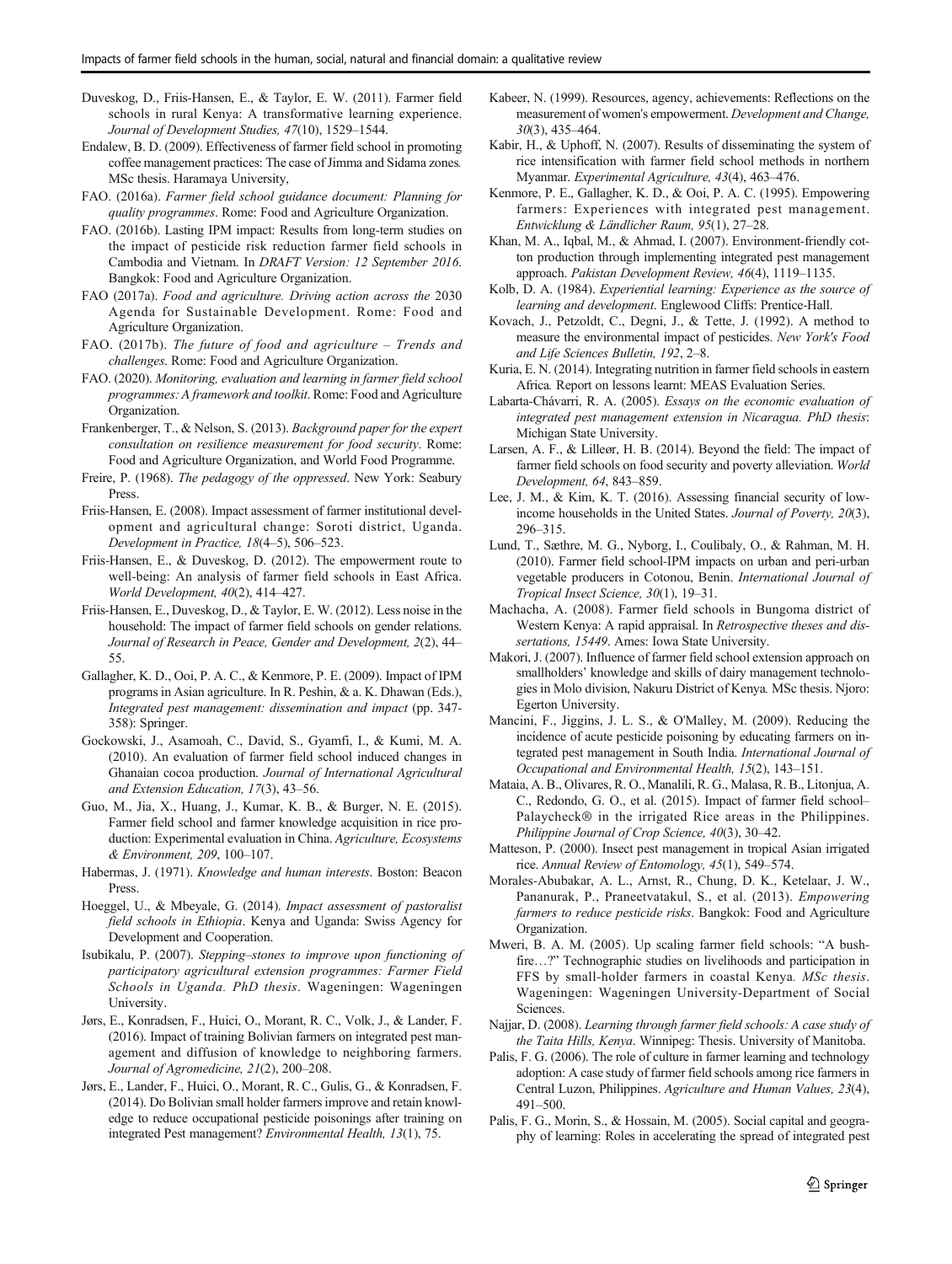<span id="page-15-0"></span>management. Journal of Agricultural Education and Extension,  $11(1-4)$ , 27-37.

- Pananurak, P. (2010). Impact assessment of farmer field schools in cotton production in China, India and Pakistan. Pesticide Policy Project, Special Issue Publication Series, No. 14. Hanover: Inst. Of development and agricultural economics.
- Pemsl, D. E., Waibel, H., & Witt, R. (2006). Diffusion of information among small-scale farmers in Senegal: The concept of farmer field schools. Berlin: Proceedings of the German Development Economics Conference.
- Pontius, J. C., Dilts, D. R., & Bartlett, A. (2002). Ten years of IPM training in Asia: from farmer field school to community IPM. [http://www.fao.org/docrep/005/ac834e/ac834e00.htm](http://creativecommons.org/licenses/by/4.0/). Bangkok: Food and agriculture organization.
- Praneetvatakul, S., & Waibel, H. (2006) Impact assessment of farmer field school using a multi period panel data model. In International Association of Agricultural Economists, Gold Coast, (pp. 12–18): Citeseer.
- Pretty, J., & Ward, H. (2001). Social capital and the environment. World Development, 29(2), 209–227.
- Rebaudo, F., & Dangles, O. (2011). Coupled information diffusion–pest dynamics models predict delayed benefits of farmer cooperation in pest management programs. PLoS Computational Biology, 7(10), e1002222.
- Regmi, P. P., Bahadur, G., & Bhattarari, H. P. (2014). Impact assessment of National Integrated Pest Management (NIPM) program in Nepal. Final report. Lalitpur: Nepal Development Research Institute.
- Rejesus, R. M., Mutuc, M. E. M., Yasar, M., Lapitan, A. V., Palis, F. G., & Chi, T. T. N. (2012). Sending Vietnamese rice farmers back to school: Further evidence on the impacts of farmer field schools. Canadian Journal of Agricultural Economics, 60(3), 407–426.
- Rejesus, R. M., Palis, F. G., Lapitan, A. V., Chi, T. T. N., & Hossain, M. (2009). The impact of integrated pest management information dissemination methods on insecticide use and efficiency: Evidence from rice producers in South Vietnam. Review of Agricultural Economics, 31(4), 814–833.
- Ricker-Gilbert, J., Norton, G. W., Alwang, J., Miah, M., & Feder, G. (2008). Cost-effectiveness of alternative integrated pest management extension methods: An example from Bangladesh. Review of Agricultural Economics, 30(2), 252–269.

Rogers, C. (1969). Freedom to learn. Columbus: Merrill.

- Röling, N. (2002) Issues and challenges for FFS: an introductory overview. In International Learning Workshop on FFS: Emerging issues and challenges, 21–25 October 2002, Yogyakarta, (pp. 21–25).
- Sanglestsawai, S., Rejesus, R. M., & Yorobe Jr., J. M. (2015). Economic impacts of integrated pest management (IPM) farmer field schools (FFS): Evidence from onion farmers in the Philippines. Agricultural Economics, 46(2), 149–162.
- Scoones, I. (1998). Sustainable rural livelihoods: A framework for analysis. IDS working paper 72.
- Settle, W., Soumaré, M., Sarr, M., Garba, M. H., & Poisot, A. S. (2014). Reducing pesticide risks to farming communities: Cotton farmer field schools in Mali. Philosophical Transactions of the Royal Society B, 369(1639), 20120277.
- Sharifi, A. (2016). A critical review of selected tools for assessing community resilience. Ecological Indicators, 69, 629–647.
- Sharma, R., Peshin, R., Shankar, U., Kaul, V., & Sharma, S. (2015). Impact evaluation indicators of an integrated Pest management program in vegetable crops in the subtropical region of Jammu and Kashmir, India. Crop Protection, 67, 191–199.
- Sherwood, S., Schut, M., & Leeuwis, C. (2012). Learning in the social wild: Farmer field schools and the politics of agricultural science and

development in Ecuador. In H. R. Ojha, A. Hall, & R. Sulaiman (Eds.), Adaptive collaborative approaches in natural resources governance: Rethinking participation, learning and innovation (pp. 102–137). London: Routledge.

- Swindale, A., & Bilinsky, P. (2006a). Development of a universally applicable household food insecurity measurement tool: Process, current status, and outstanding issues. Journal of Nutrition, 136(5), 1449S–1452S.
- Swindale, A., & Bilinsky, P. (2006b). Household dietary diversity score (HDDS) for measurement of household food access: Indicator guide. Food and nutrition technical assistance project. Washington, DC: Academy for Educational Development.
- Thakur, A. K., Uphoff, N. T., & Stoop, W. A. (2016). Scientific underpinnings of the system of Rice intensification (SRI): What is known so far? In Advances in Agronomy (Vol. 135, pp. 147-179): Elsevier.
- Todo, Y., & Takahashi, R. (2013). Impact of farmer field schools on agricultural income and skills: Evidence from an aid-funded project in rural Ethiopia. Journal of International Development, 25(3), 362–381.
- Tripp, R., Wijeratne, M., & Piyadasa, V. H. (2005). What should we expect from farmer field schools? A Sri Lanka case study. World Development, 33(10), 1705–1720.
- Tsiboe, F., Dixon, B. L., Nalley, L. L., Popp, J. S., & Luckstead, J. (2016). Estimating the impact of farmer field schools in sub-Saharan Africa: The case of cocoa. Agricultural Economics, 47(3), 329–339.
- UN. (2018). The sustainable development goals report 2018. New York: United Nations.
- Van den Berg, H. (2004). IPM farmer field schools: A synthesis of 25 impact evaluations. Rome: FAO.
- van den Berg, H., & Jiggins, J. (2007). Investing in farmers: The impacts of farmer field schools in relation to integrated pest management. World Development, 35(4), 663–686.
- Van Rijn, F., Burger, K., & Den Belder, E. (2012). Impact assessment in the sustainable livelihood framework. Development in Practice, 22(7), 1019–1035.
- Waarts, Y., Dengerink, J., Puister-Jansen, L., van Rijn, F., & Onduru, D. (2016). Final impact evaluation of Farmer Field School implementation in the smallholder tea sector in Kenya, 2009-2016 (Vol. 2016-044): Wageningen economic research.
- Waarts, Y., Ge, L., Ton, G., & Jansen, D. M. (2012). Sustainable tea production in Kenya; impact assessment of Rainforest Alliance and farmer field school training. LEI report 2012-043. The Hague: LEI, part of Wageningen UR.
- Waddington, H., Snilstveit, B., Hombrados, J. G., Vojtkova, M., Anderson, J., & White, H. (2014). Farmer field schools for improving farming practices and farmer outcomes in low-and middle-income countries: A systematic review. Campbell Systematic Reviews, 10(6).
- Weatherhead, M. (2016). Social cost benefit analysis of CARE International's pathways program: Technical report. London: NEF Consulting.
- Weatherhead, M., Mariam, S., Arnold, S., & Freeman, A. (2016). Social cost benefit analysis of CARE International's pathways program. London: NEF Consulting.
- Weinhardt, L. S., Galvao, L. W., Yan, A. F., Stevens, P., Mwenyekonde, T. N., Ngui, E., et al. (2016). Mixed-method quasi-experimental study of outcomes of a large-scale multilevel economic and food security intervention on HIV vulnerability in rural Malawi. AIDS and Behavior, 21(3), 712–723.
- Westendorp, A. B. (2012). The contribution of farmer field schools to rural development in Nepal. PhD Thesis. Wageningen: Wageningen University.